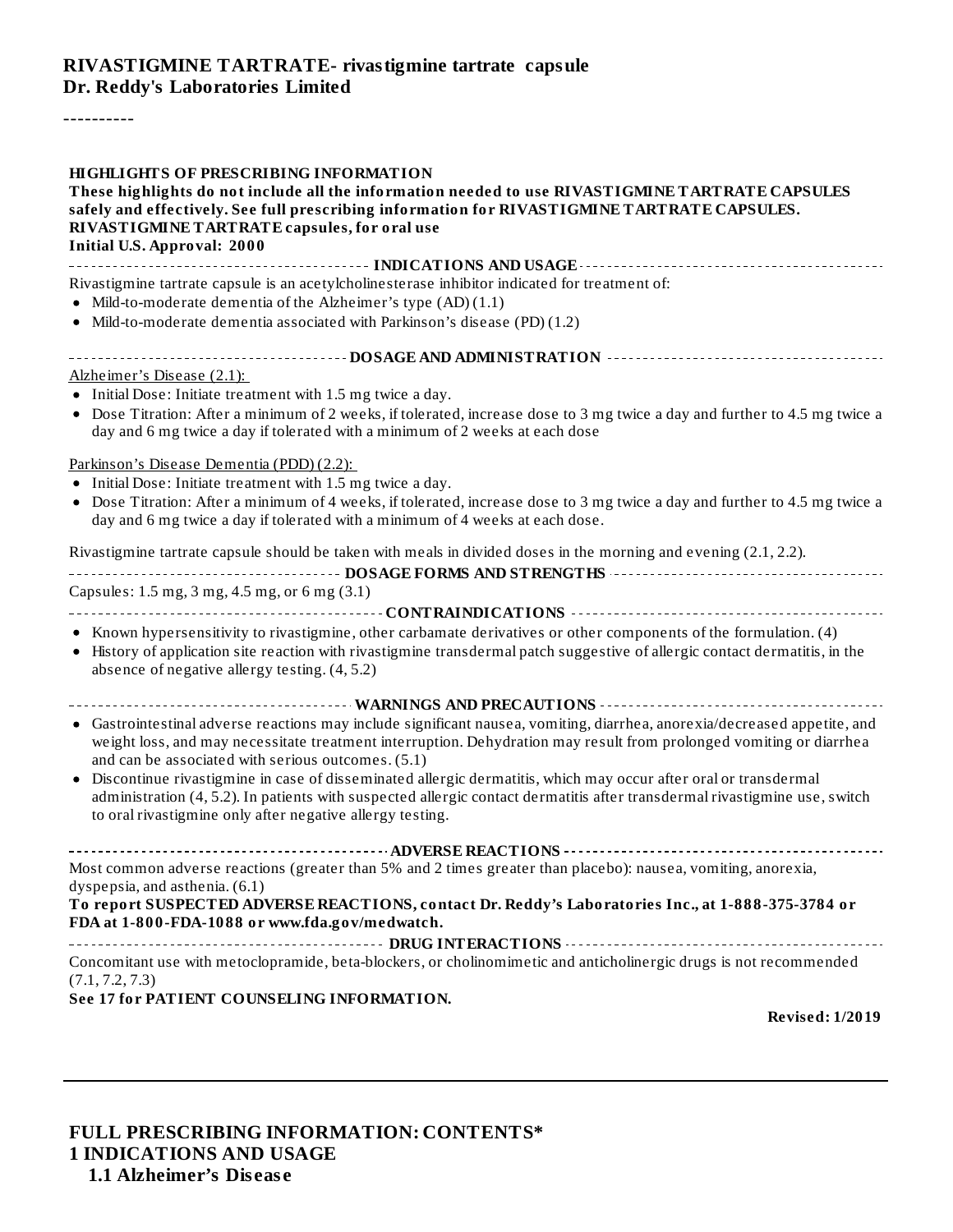**1.2 Parkinson's Dis eas e Dementia**

- **2 DOSAGE AND ADMINISTRATION**
	- **2.1 Dosing in Alzheimer's Dis eas e**
	- **2.2 Dosing in Parkinson's Dis eas e Dementia**
	- **2.3 Interruption of Treatment**
	- **2.4 Dosing in Specific Populations**
- **3 DOSAGE FORMS AND STRENGTHS**
- **3.1 Rivastigmine Tartrate Capsules**
- **4 CONTRAINDICATIONS**
- **5 WARNINGS AND PRECAUTIONS**
	- **5.1 Gastrointestinal Advers e Reactions**
	- **5.2 Allergic Dermatitis**
	- **5.3 Other Advers e Reactions from Increas ed Cholinergic Activity**
	- **5.4 Impairment in Driving or Us e of Machinery**
- **6 ADVERSE REACTIONS**
	- **6.1 Clinical Trials Experience**
	- **6.2 Postmarketing Experience**
- **7 DRUG INTERACTIONS**
	- **7.1 Metoclopramide**
	- **7.2 Cholinomimetic and Anticholinergic Medications**
	- **7.3 Beta-blockers**

### **8 USE IN SPECIFIC POPULATIONS**

- 8.1 Pregnancy
- 8.2 Lactation
- 8.4 Pediatric Use
- 8.5 Geriatric Use
- **8.6 Renal Impairment**
- **8.7 Hepatic Impairment**
- **8.8 Low or High Body Weight**

#### **10 OVERDOSAGE**

#### **11 DESCRIPTION**

#### **12 CLINICAL PHARMACOLOGY**

- 12.1 Mechanism of Action
- 12.2 Pharmacodynamics
- 12.3 Pharmacokinetics

#### **13 NONCLINICAL TOXICOLOGY**

13.1 Carcinogenesis, Mutagenesis, Impairment Of Fertility

#### **14 CLINICAL STUDIES**

# **16 HOW SUPPLIED/STORAGE AND HANDLING**

#### **17 PATIENT COUNSELING INFORMATION**

\* Sections or subsections omitted from the full prescribing information are not listed.

# **FULL PRESCRIBING INFORMATION**

#### **1 INDICATIONS AND USAGE**

#### **1.1 Alzheimer's Dis eas e**

Rivastigmine tartrate capsules are indicated for the treatment of mild-to-moderate dementia of the Alzheimer's type (AD).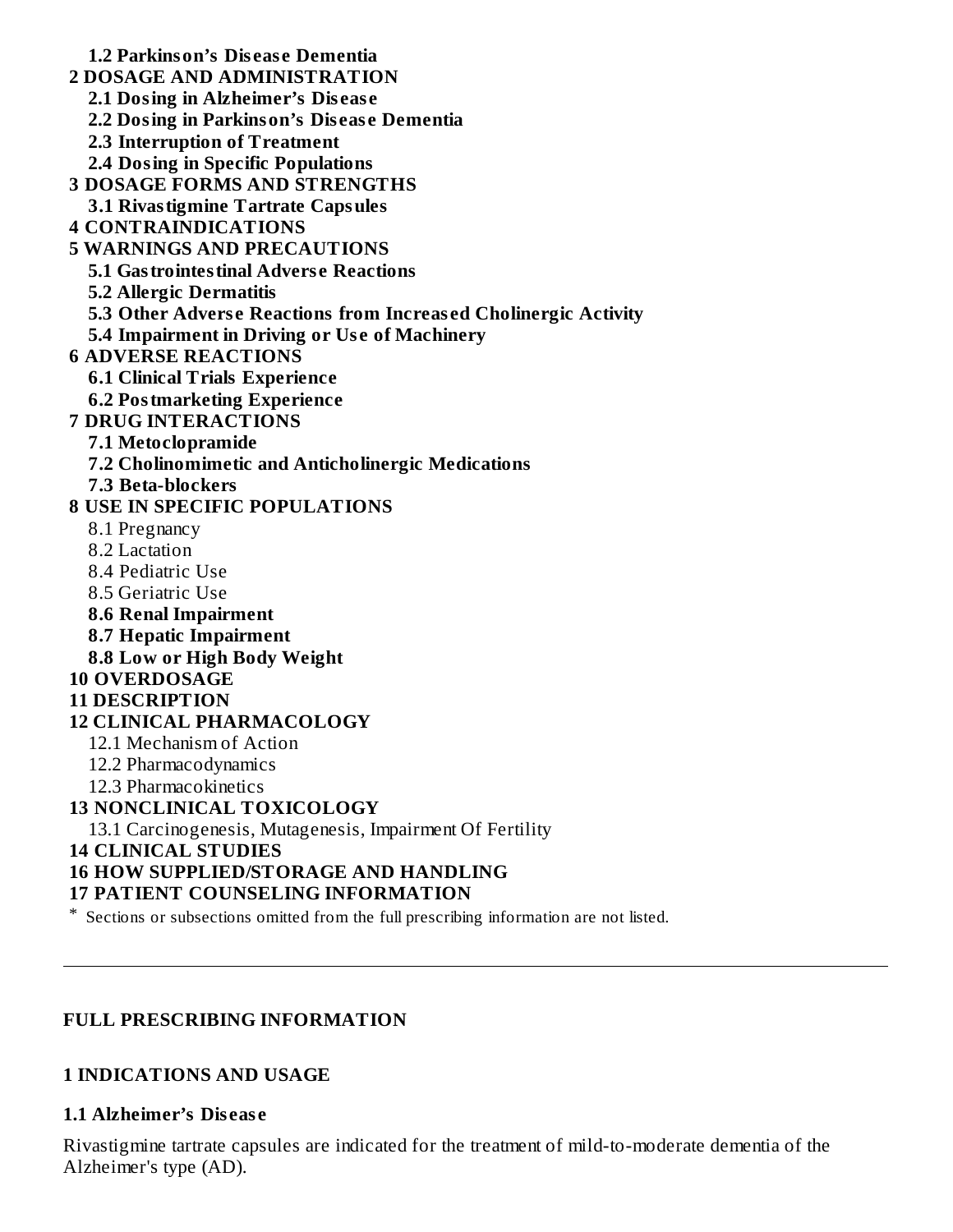#### **1.2 Parkinson's Dis eas e Dementia**

Rivastigmine tartrate capsules are indicated for the treatment of mild-to-moderate dementia associated with Parkinson's disease (PD).

# **2 DOSAGE AND ADMINISTRATION**

## **2.1 Dosing in Alzheimer's Dis eas e**

Rivastigmine tartrate capsules should be taken with meals in divided doses in the morning and evening.

The recommended dosage of rivastigmine tartrate capsules in Alzheimer's disease (AD) is 6 mg to 12 mg per day, administered twice a day (daily doses of 3 mg to 6 mg twice a day). There is evidence from the clinical trials that doses at the higher end of this range may be more beneficial.

#### Initial Dose

Initiate treatment with the 1.5 mg twice a day with rivastigmine tartrate capsules.

#### Dose Titration

After a minimum of 2 weeks and if well tolerated, increase the dose to 3 mg twice a day. Subsequent increases to 4.5 mg twice a day and 6 mg twice a day should be attempted after a minimum of 2 weeks at the previous dose and if well tolerated. The maximum dose is 6 mg twice a day (12 mg per day).

### **2.2 Dosing in Parkinson's Dis eas e Dementia**

Rivastigmine tartrate capsules should be taken with meals in divided doses in the morning and evening.

The dosage of rivastigmine tartrate capsules shown to be effective in the single controlled clinical trial conducted in dementia associated with Parkinson's disease is 3 mg to 12 mg per day, administered twice a day (daily doses of 1.5 mg to 6 mg twice a day).

#### Initial Dose

Initiate treatment with the 1.5 mg twice a day with rivastigmine tartrate capsules.

#### Dose Titration

After a minimum of 4 weeks and if well tolerated, increase the dose to 3 mg twice a day. Subsequent increases to 4.5 mg twice a day and 6 mg twice a day should be attempted after a minimum of 4 weeks at the previous dose and if well tolerated. The maximum dose is 6 mg twice a day (12 mg per day).

#### **2.3 Interruption of Treatment**

If adverse effects (e.g., nausea, vomiting, abdominal pain, loss of appetite) cause intolerance during treatment, the patient should be instructed to discontinue treatment for several doses and then restart at the same or next lower dose level.

If dosing is interrupted for 3 days or fewer, restart treatment with the same or lower dose of rivastigmine tartrate capsules. If dosing is interrupted for more than 3 days, treatment should be restarted with 1.5 mg twice a day and titrated as described above [see **Warnings and Precautions (5.1)**].

# **2.4 Dosing in Specific Populations**

Dosing Modifications in Patients with Renal Impairment

Patients with moderate and severe renal impairment may be able to only tolerate lower doses.

#### Dosing Modifications in Patients with Hepatic Impairment

Patients with mild (Child-Pugh score 5 to 6) and moderate (Child-Pugh score 7 to 9) hepatic impairment may be able to only tolerate lower doses. No data are available on the use of rivastigmine in patients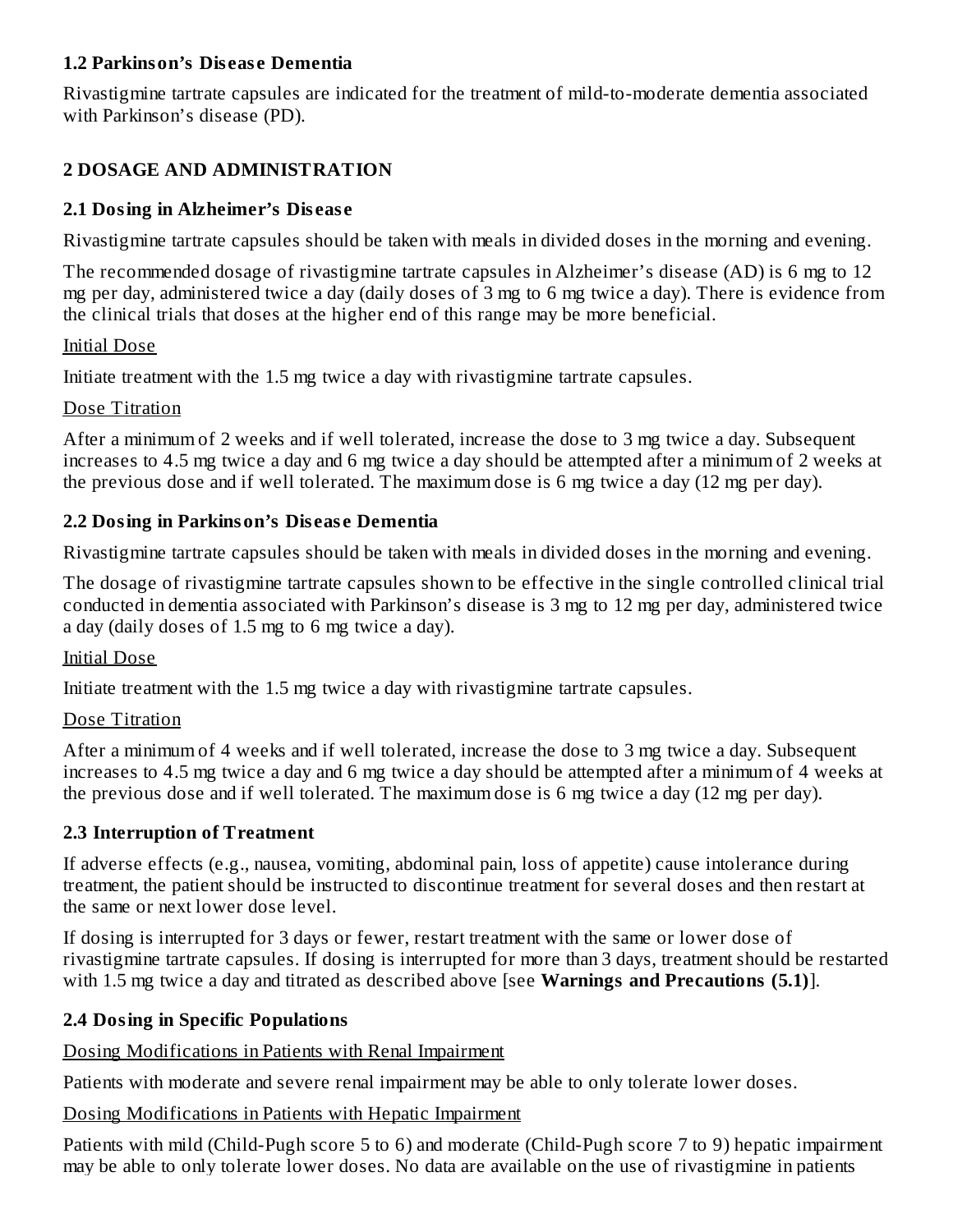with severe hepatic impairment.

## Dosing Modifications in Patients with Low Body Weight

Carefully titrate and monitor patients with low body weight (less than 50 kg) for toxicities (e.g., excessive nausea, vomiting), and consider reducing the dose if such toxicities develop.

# **3 DOSAGE FORMS AND STRENGTHS**

# **3.1 Rivastigmine Tartrate Capsules**

Capsules, containing rivastigmine tartrate equivalent to 1.5 mg, 3 mg, 4.5 mg, or 6 mg of rivastigmine base, are available as follows:

Rivastigmine tartrate capsules USP, 1.5 mg are white to off-white powder filled in size '2' hard gelatin capsules with light tan opaque color cap and light tan opaque color body, imprinted 'RDY" on cap and '352' on body with black ink.

Rivastigmine tartrate capsules USP, 3 mg are white to off-white powder filled in size '2' hard gelatin capsules with brown opaque color cap and brown opaque color body, imprinted 'RDY' on cap and '353' on body with black ink.

Rivastigmine tartrate capsules USP, 4.5 mg are white to off-white powder filled in size '2' hard gelatin capsules with swedish orange opaque color cap and swedish orange opaque color body, imprinted 'RDY' on cap and '354' on body with black ink.

Rivastigmine tartrate capsules USP, 6 mg are white to off-white powder filled in size '2' hard gelatin capsules with swedish orange opaque color cap and brown opaque color body, imprinted 'RDY' on cap and '355' on body with black ink.

# **4 CONTRAINDICATIONS**

Rivastigmine tartrate is contraindicated in patients with:

- known hypersensitivity to rivastigmine, other carbamate derivatives or other components of the formulation [see **Des cription (11)**]
- a previous history of application site reaction with rivastigmine transdermal patch suggestive of allergic contact dermatitis, in the absence of negative allergy testing [see **Warnings and Precautions (5.2)**]

Isolated cases of generalized skin reactions have been described in postmarketing experience [see **Advers e Reactions (6.2)**].

# **5 WARNINGS AND PRECAUTIONS**

# **5.1 Gastrointestinal Advers e Reactions**

**Rivastigmine tartrate can caus e gastrointestinal advers e reactions, including significant naus ea, vomiting, diarrhea, anorexia/decreas ed appetite, and weight loss. Dehydration may result from prolonged vomiting or diarrhea and can be associated with s erious outcomes. The incidence and s everity of thes e reactions are dos e-related [s ee Advers e Reactions (6.1)]. For this reason,** patients should always be started at a dose of 1.5 mg twice a day and titrated to their maintenance **dos e.**

**If treatment is interrupted for longer than 3 days, treatment should be reinitiated with the lowest** daily dose [see Dosage and Administration (2.3)] to reduce the possibility of severe vomiting and **its potentially s erious s equelae (e.g., there has been one postmarketing report of s evere vomiting with esophageal rupture following inappropriate reinitiation of treatment with a 4.5 mg dos e after**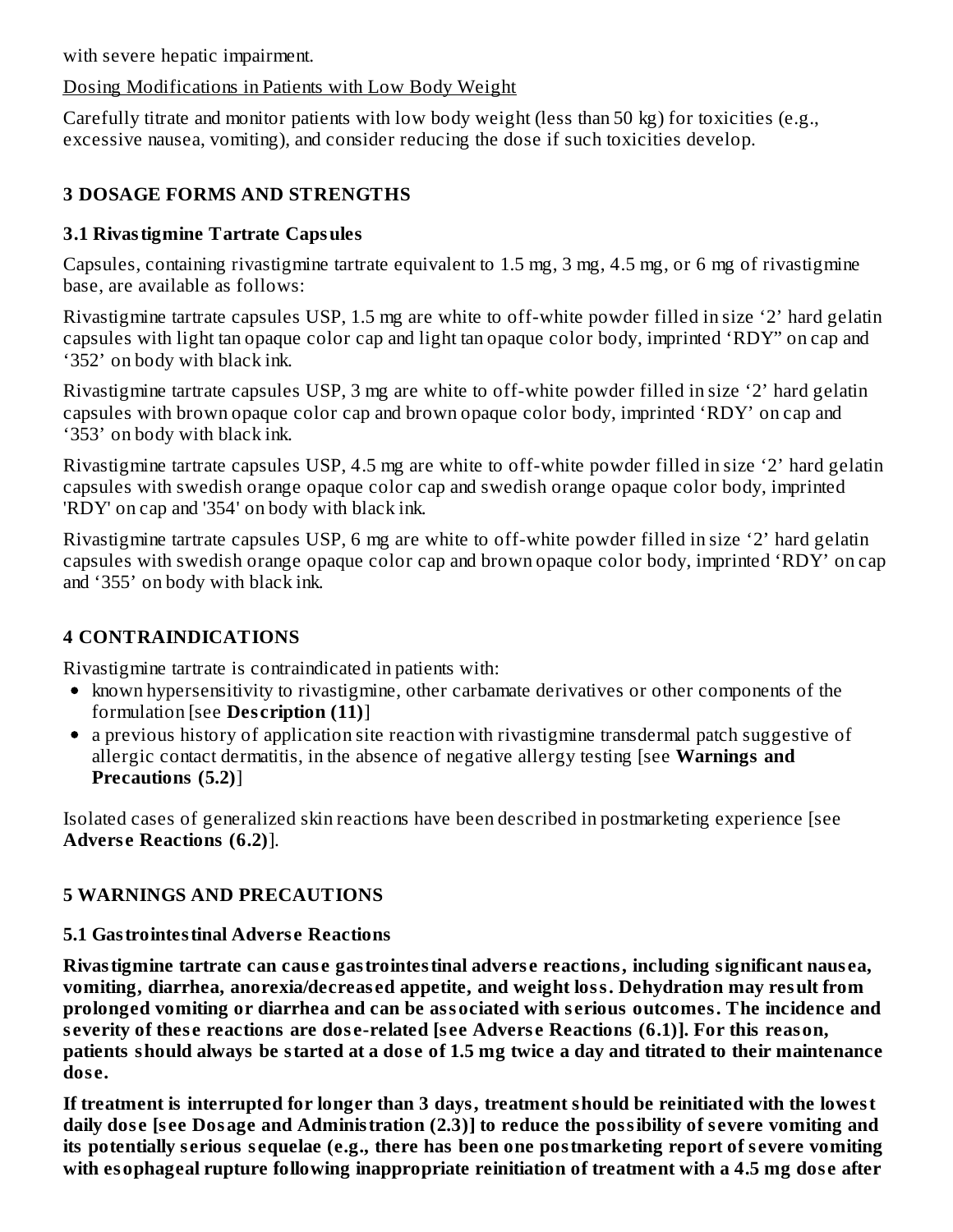**8 weeks of treatment interruption).**

**Inform caregivers to monitor for gastrointestinal advers e reactions and to inform the physician if** they occur. It is critical to inform caregivers that if therapy has been interrupted for more than 3 **days becaus e of intolerance, the next dos e should not be administered without contacting the physician regarding proper retitration.**

### **5.2 Allergic Dermatitis**

There have been isolated postmarketing reports of patients experiencing disseminated allergic dermatitis when administered rivastigmine irrespective of the route of administration (oral or transdermal). Treatment should be discontinued if disseminated allergic dermatitis occurs [see **Contraindications(4)**]. Patients and caregivers should be instructed accordingly [see **Patient Couns eling Information (17)**].

In patients who develop application site reactions, suggestive of allergic contact dermatitis to rivastigmine tartrate patch and who still require rivastigmine, treatment should be switched to oral rivastigmine only after negative allergy testing and under close medical supervision. It is possible that some patients sensitized to rivastigmine by exposure to rivastigmine patch may not be able to take rivastigmine in any form.

# **5.3 Other Advers e Reactions from Increas ed Cholinergic Activity**

### Neurologic Effects

*Extrapyramidal Symptoms*: Cholinomimetics, including rivastigmine may exacerbate or induce extrapyramidal symptoms. Worsening of parkinsonian symptoms, particularly tremor has been observed in patients with dementia associated with Parkinson's disease who were treated with rivastigmine tartrate capsules.

*Seizures*: Drugs that increase cholinergic activity are believed to have some potential for causing seizures. However, seizure activity also may be a manifestation of Alzheimer's disease.

#### Peptic Ulcers/Gastrointestinal Bleeding

Cholinesterase inhibitors, including rivastigmine, may be expected to increase gastric acid secretion due to increased cholinergic activity. Monitor patients using rivastigmine tartrate for symptoms of active or occult gastrointestinal bleeding, especially those at increased risk for developing ulcers, e.g., those with a history of ulcer disease or those receiving concurrent nonsteroidal anti-inflammatory drugs (NSAIDs). Clinical studies of rivastigmine have shown no significant increase, relative to placebo, in the incidence of either peptic ulcer disease or gastrointestinal bleeding.

# Use with Anesthesia

Rivastigmine, as a cholinesterase inhibitor, is likely to exaggerate succinylcholine-type muscle relaxation during anesthesia.

# Cardiac Conduction Effects

Because rivastigmine increases cholinergic activity, use of rivastigmine may have vagotonic effects on heart rate (e.g., bradycardia). The potential for this action may be particularly important in patients with sick sinus syndrome or other supraventricular cardiac conduction conditions. In clinical trials, rivastigmine was not associated with any increased incidence of cardiovascular adverse events, heart rate or blood pressure changes, or electrocardiogram (ECG) abnormalities. Syncopal episodes have been reported in 3% of patients receiving 6 mg to 12 mg per day of rivastigmine tartrate, compared to 2% of placebo patients.

# Genitourinary Effects

Although not observed in clinical trials of rivastigmine, drugs that increase cholinergic activity may cause urinary obstruction.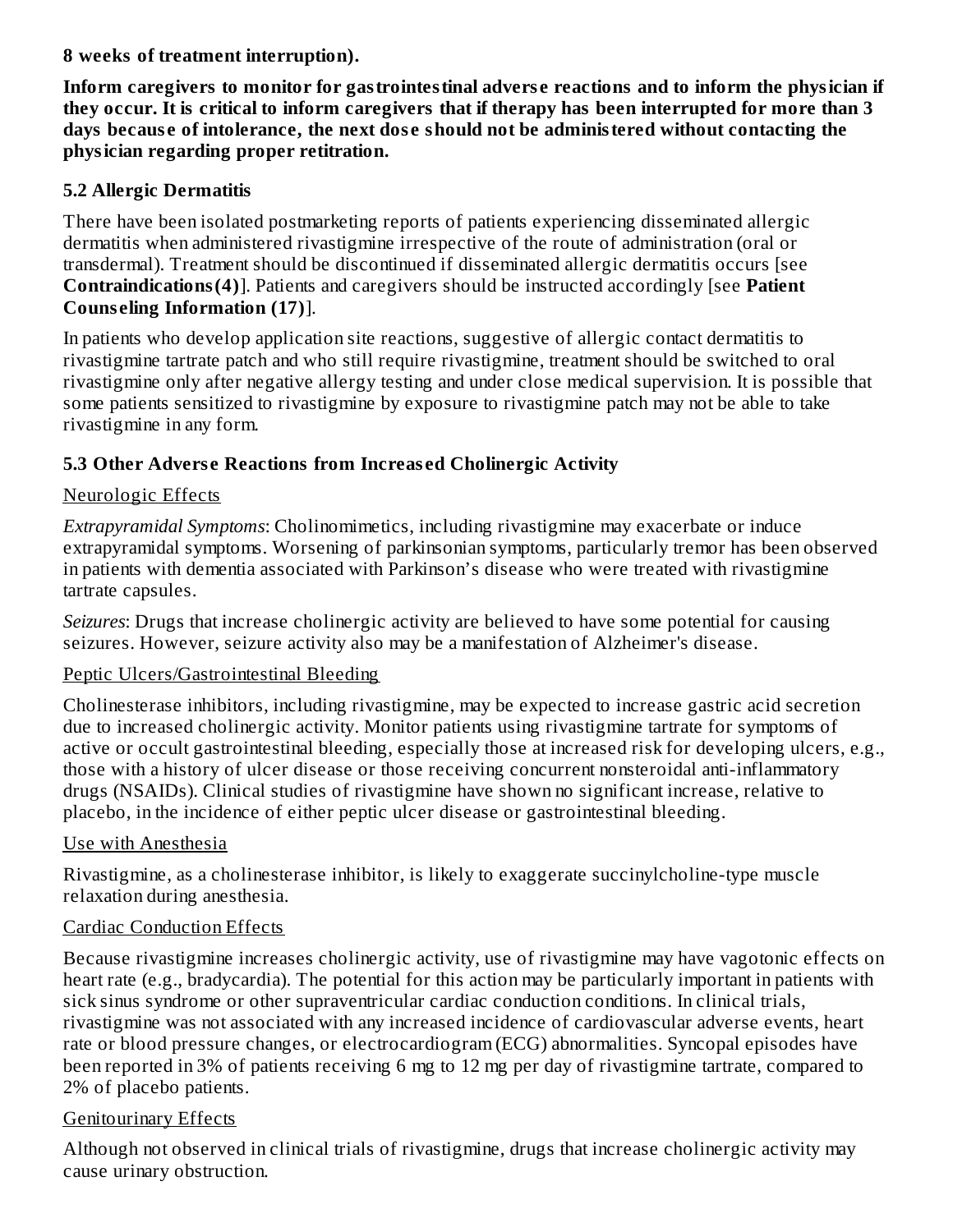#### Pulmonary Effects

Drugs that increase cholinergic activity, including rivastigmine, should be used with care in patients with a history of asthma or obstructive pulmonary disease.

# **5.4 Impairment in Driving or Us e of Machinery**

Dementia may cause gradual impairment of driving performance or compromise the ability to use machinery. The administration of rivastigmine may also result in adverse reactions that are detrimental to these functions. During treatment with the rivastigmine tartrate, routinely evaluate the patient's ability to continue driving or operating machinery.

# **6 ADVERSE REACTIONS**

The following adverse reactions are described below and elsewhere in the labeling:

- Gastrointestinal Adverse Reactions [see **Warnings and Precautions (5.1**)]
- Allergic Dermatitis [see **Warnings and Precautions (5.2)**]
- Other Adverse Reactions from Increased Cholinergic Activity [see **Warnings and Precautions (5.3)**]

# **6.1 Clinical Trials Experience**

Because clinical trials are conducted under widely varying conditions, adverse reaction rates observed in the clinical trials of a drug cannot be directly compared to rates in the clinical trials of another drug and may not reflect the rates observed in practice.

Rivastigmine tartrate has been administered to over 5,297 individuals during clinical trials worldwide. Of these, 4,326 patients have been treated for at least 3 months, 3,407 patients have been treated for at least 6 months, 2,150 patients have been treated for 1 year, 1,250 patients have been treated for 2 years, and 168 patients have been treated for over 3 years. With regard to exposure to the highest dose, 2,809 patients were exposed to doses of 10 mg to 12 mg, 2,615 patients treated for 3 months, 2,328 patients treated for 6 months, 1,378 patients treated for 1 year, 917 patients treated for 2 years, and 129 patients treated for over 3 years.

# Mild-to-Moderate Alzheimer's Disease

# *Most Common Adverse Reactions*

The most common adverse reactions, defined as those occurring at a frequency of at least 5% and twice the placebo rate, are largely predicted by rivastigmine tartrate's cholinergic effects. These include nausea, vomiting, anorexia, dyspepsia, and asthenia.

# *Gastrointestinal Adverse Reactions*

Rivastigmine tartrate use is associated with significant nausea, vomiting, and weight loss [see **Warnings and Precautions (5.1)**].

# *Discontinuation Rates*

The rate of discontinuation due to adverse events in controlled clinical trials of rivastigmine tartrate was 15% for patients receiving 6 mg to 12 mg per day compared to 5% for patients on placebo during forced weekly dose titration. While on a maintenance dose, the rates were 6% for patients on rivastigmine tartrate compared to 4% for those on placebo.

The most common adverse reactions leading to discontinuation, defined as those occurring in at least 2% of patients and at twice the incidence seen in placebo patients, are shown in Table 1.

**Table 1 Most Frequent Advers e Reactions Leading to Withdrawal from Clinical Trials During Titration and Maintenance in Patients Receiving 6 mg to 12 mg per day Rivastigmine Tartrate Using a Forced-Dos e Titration**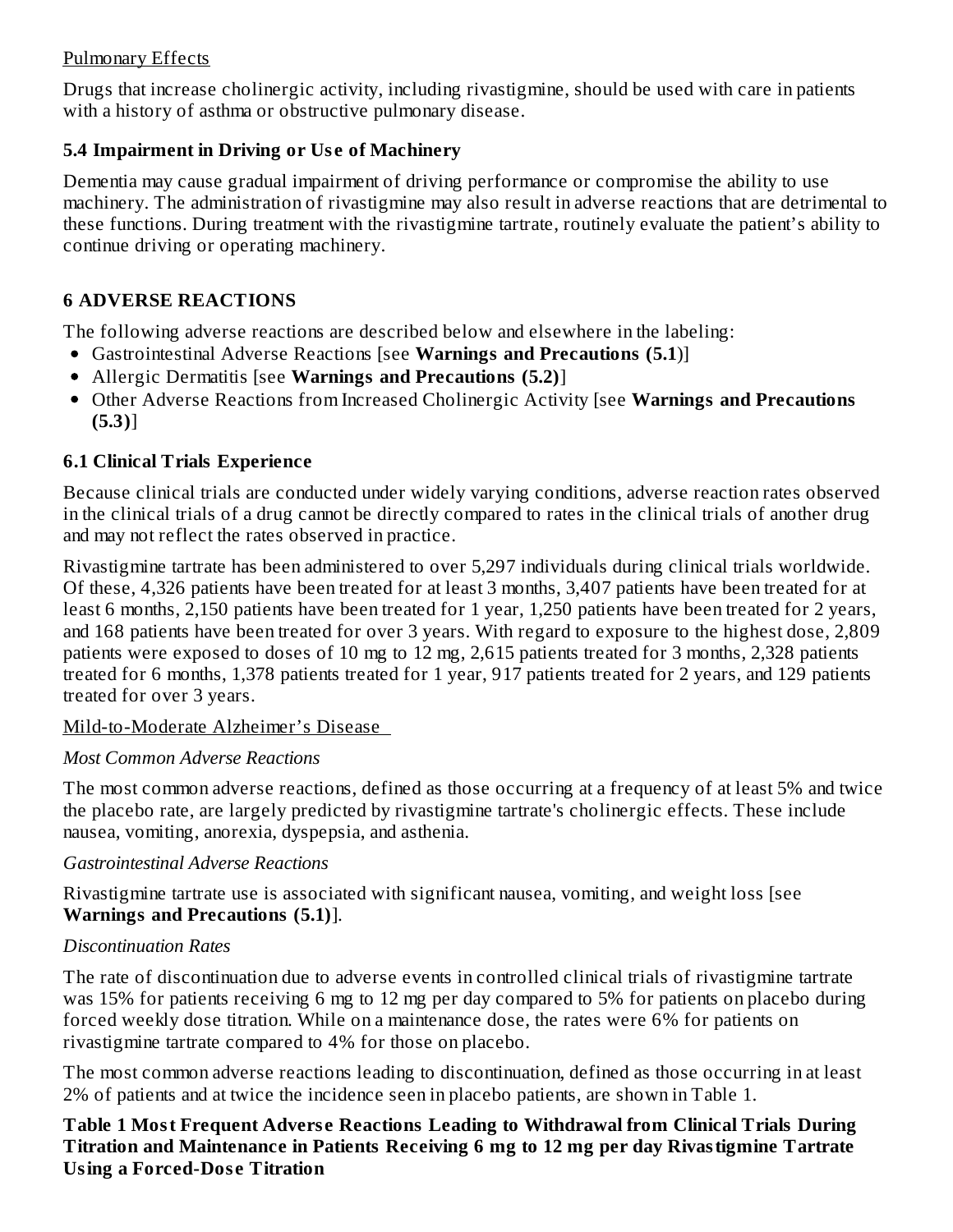| <b>Study Phase</b>       | <b>Titration</b>                                                                      |           | <b>Maintenance</b>                                                              |                             | <b>Overall</b>                                                                      |                             |
|--------------------------|---------------------------------------------------------------------------------------|-----------|---------------------------------------------------------------------------------|-----------------------------|-------------------------------------------------------------------------------------|-----------------------------|
|                          | Rivas tigmine   Placebo<br><b>Tartrate</b><br>$\geq 6$ to<br>12mg/day<br>$(n=1, 189)$ | $(n=868)$ | <b>Rivas tigmine</b><br><b>Tartrate</b><br>$\geq 6$ to<br>12mg/day<br>$(n=987)$ | <b>Placebo</b><br>$(n=788)$ | <b>Rivas tigmine</b><br><b>Tartrate</b><br>$\geq 6$ to 12<br>mg/day<br>$(n=1, 189)$ | <b>Placebo</b><br>$(n=868)$ |
| Event/%<br>Discontinuing |                                                                                       |           |                                                                                 |                             |                                                                                     |                             |
| Nausea                   | 8                                                                                     | $<$ 1     |                                                                                 | ${<}1$                      | 8                                                                                   |                             |
| Vomiting                 | $\overline{\mathcal{A}}$                                                              | $\leq$ 1  |                                                                                 | $<$ 1                       | 5                                                                                   | $\leq$ 1                    |
| Anorexia                 | $\overline{2}$                                                                        | $\theta$  |                                                                                 | $\leq$ 1                    | 3                                                                                   | $\leq$ 1                    |
| <b>Dizziness</b>         | ר                                                                                     |           |                                                                                 | $<$ 1                       | 2                                                                                   | <1                          |

Adverse Reactions Observed at an Incidence of at Least 2%

Table 2 lists adverse reactions that occurred in at least 2% of patients in placebo-controlled trials, and for which the rate of occurrence was greater for patients treated with rivastigmine tartrate doses of 6 mg to 12 mg per day than for those treated with placebo.

In general, adverse reactions were less frequent later in the course of treatment.

No systematic effect of race or age could be determined from the incidence of adverse reactions in the controlled studies. Nausea, vomiting and weight loss were more frequent in women than men.

#### **Table 2 Proportion of Advers e Reactions Obs erved with a Frequency of Greater Than or Equal to 2% and at a Rate Greater than Placebo in Clinical Trials**

| <b>Body System/Adverse Reaction</b>                  | <b>Rivas tigmine</b><br><b>Tartrate</b><br>$(6 \text{ to } 12 \text{ mg/day})$<br>$(n=1, 189)$ | <b>Placebo</b><br>$(n=868)$ |
|------------------------------------------------------|------------------------------------------------------------------------------------------------|-----------------------------|
| <b>Percent of Patients with any Adverse</b><br>Event | 92                                                                                             | 79                          |
| <b>Autonomic Nervous System</b>                      |                                                                                                |                             |
| <b>Increased Sweating</b>                            | 4                                                                                              | 1                           |
| Syncope                                              | 3                                                                                              | $\overline{2}$              |
| <b>Body as a Whole</b>                               |                                                                                                |                             |
| Fatigue                                              | 9                                                                                              | 5                           |
| Asthenia                                             | 6                                                                                              | 2                           |
| Malaise                                              | 5                                                                                              | $\overline{2}$              |
| Decreased Weight**                                   | 3                                                                                              | $\leq$ 1                    |
| <b>Cardiovas cular Disorders, General</b>            |                                                                                                |                             |
| Hypertension                                         | 3                                                                                              | $\overline{2}$              |
| <b>Central and Peripheral Nervous System</b>         |                                                                                                |                             |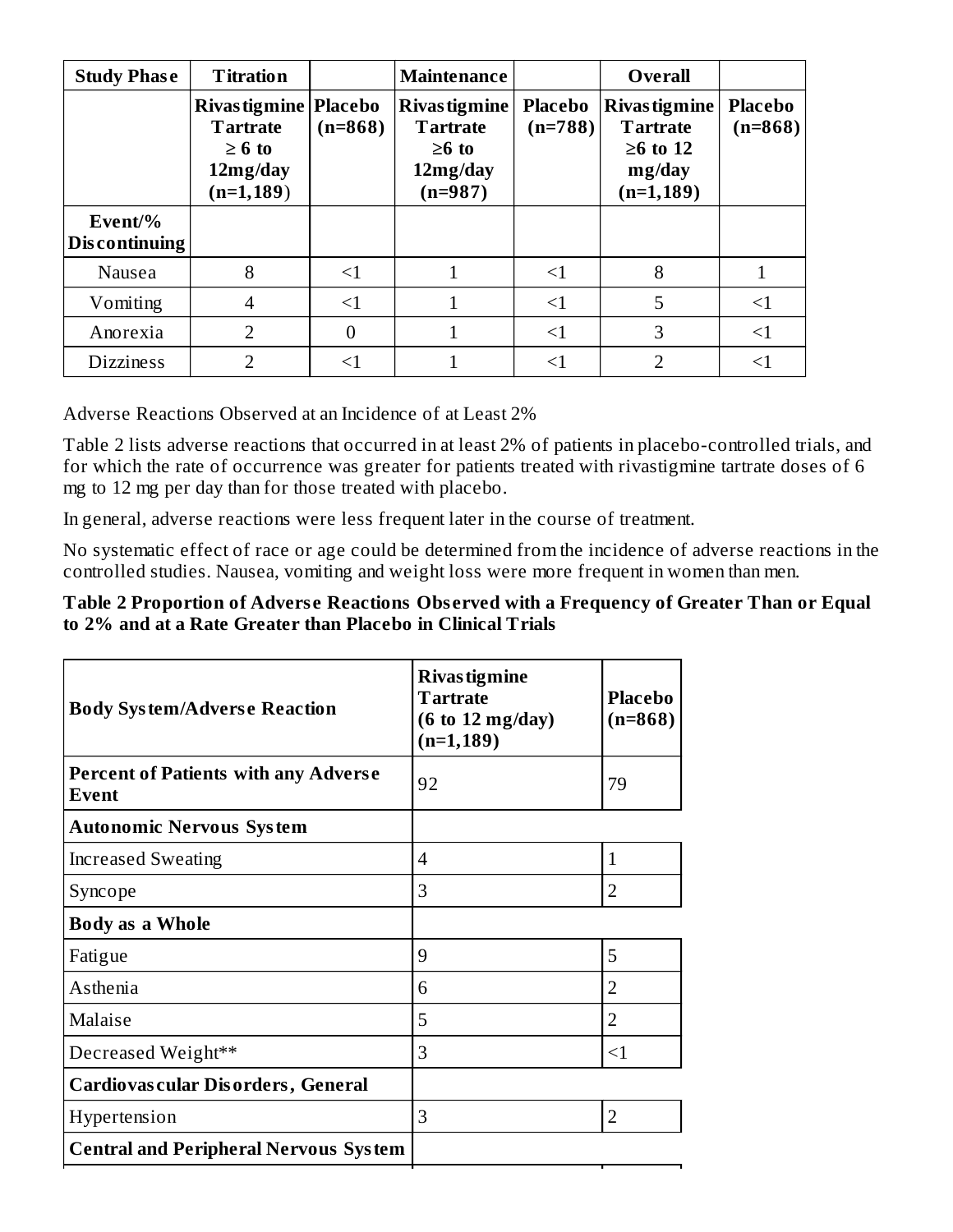| <b>Dizziness</b>                      | 21             | 11             |
|---------------------------------------|----------------|----------------|
| Headache                              | 17             | 12             |
| Somnolence                            | 5              | 3              |
| Tremor                                | $\overline{4}$ | $\mathbf{1}$   |
| <b>Gas trointes tinal System</b>      |                |                |
| Nausea*                               | 47             | 12             |
| Vomiting*                             | 31             | 6              |
| Diarrhea                              | 19             | 11             |
| Anorexia***                           | 17             | 3              |
| Abdominal Pain                        | 13             | 6              |
| Dyspepsia                             | 9              | $\overline{4}$ |
| <b>Psychiatric Disorders</b>          |                |                |
| Insomnia                              | 9              | 7              |
| Confusion                             | 8              | 7              |
| Depression                            | 6              | $\overline{4}$ |
| Anxiety                               | 5              | 3              |
| Hallucination                         | $\overline{4}$ | 3              |
| <b>Aggressive Reaction</b>            | 3              | $\overline{2}$ |
| <b>Resistance Mechanism Disorders</b> |                |                |
| <b>Urinary Tract Infection</b>        | 7              | 6              |

\*Nausea and Vomiting: In the controlled clinical trials, 47% of the patients treated with rivastigmine tartrate dose in the therapeutic range of 6 mg to 12 mg per day (n=1189) developed nausea (compared with 12% in placebo). A total of 31% of rivastigmine tartrate-treated patients developed at least 1 episode of vomiting (compared with 6% for placebo). The rate of vomiting was higher during the titration phase (24% versus 3% for placebo) than in the maintenance phase (14% versus 3% for placebo). The rates were higher in women than men. Five percent of patients discontinued for vomiting, compared to less than 1% for patients on placebo. Vomiting was severe in 2% of rivastigmine tartratetreated patients and was rated as mild or moderate each in 14% of patients. The rate of nausea was higher during the titration phase (43% versus 9% for placebo) than in the maintenance phase (17% versus 4% for placebo).

\*\*Weight Decreased: In the controlled trials, approximately 26% of women on high doses of rivastigmine tartrate (greater than 9 mg per day) had weight loss equal to or greater than 7% of their baseline weight compared to 6% in the placebo-treated patients. About 18% of the males in the highdose group experienced a similar degree of weight loss compared to 4% in placebo-treated patients. It is not clear how much of the weight loss was associated with anorexia, nausea, vomiting, and the diarrhea associated with the drug.

\*\*\*Anorexia: In the controlled clinical trials, of the patients treated with rivastigmine tartrate dose of 6 mg to 12 mg per day, 17% developed anorexia compared to 3% of the placebo patients. Neither the time course nor the severity of the anorexia is known.

Mild-to-Moderate Parkinson's Disease Dementia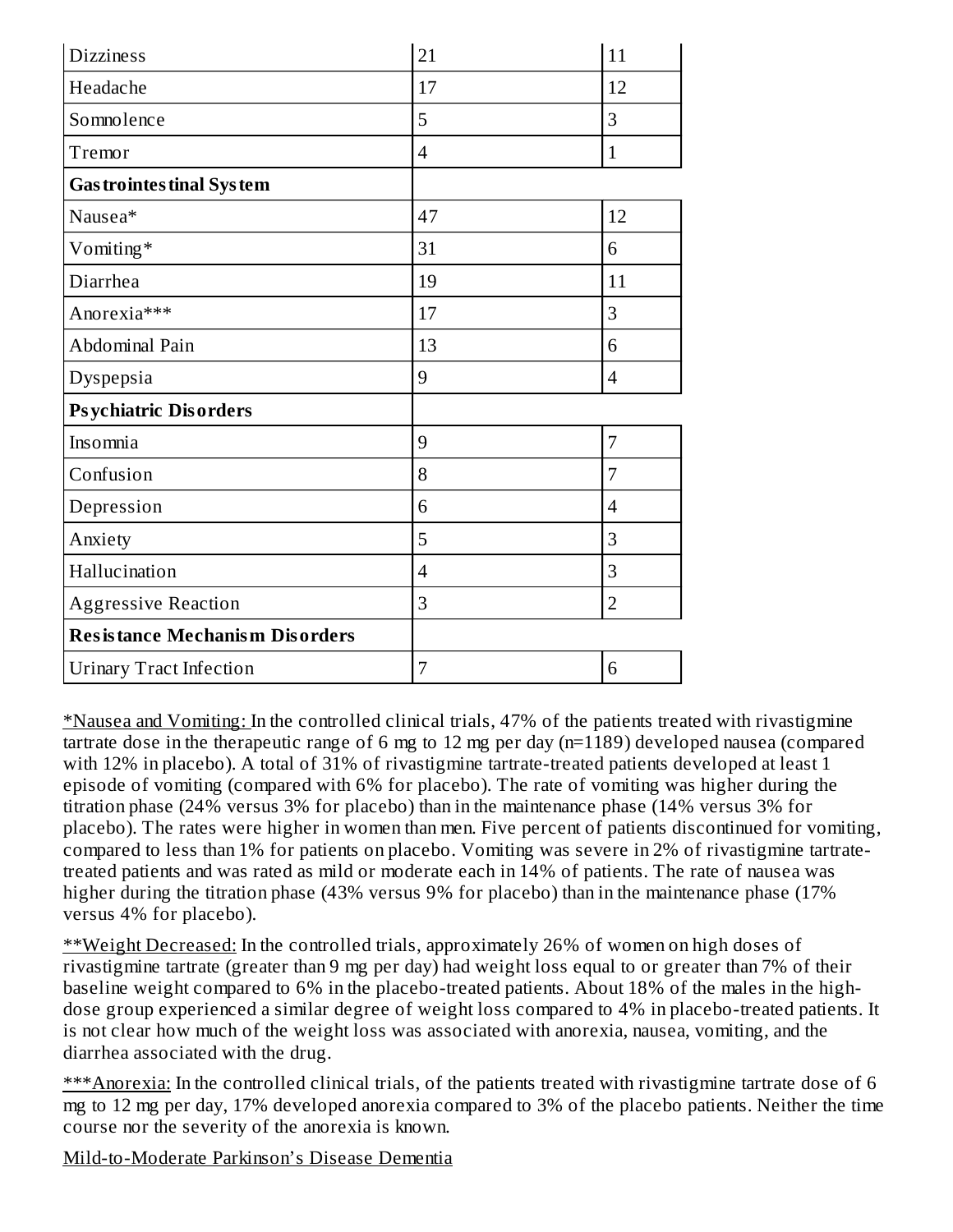Rivastigmine tartrate has been administered to 779 individuals during clinical trials worldwide. Of these, 663 patients have been treated for at least 3 months, 476 patients have been treated for at least 6 months, and 313 patients have been treated for 1 year.

#### *Most Common Adverse Reactions*

The most common adverse reactions, defined as those occurring at a frequency of at least 5% and twice the placebo rate, are largely predicted by rivastigmine tartrate's cholinergic effects. These include nausea, vomiting, tremor, anorexia, and dizziness.

#### *Discontinuation Rates*

The rate of discontinuation due to adverse events in the single placebo-controlled trial of rivastigmine tartrate was 18% for patients receiving 3 mg to 12 mg per day compared to 11% for patients on placebo during the 24 week study.

The most frequent adverse reactions that led to discontinuation from this study, defined as those occurring in at least 1% of patients receiving rivastigmine tartrate and more frequent than those receiving placebo, were nausea (3.6% rivastigmine tartrate versus 0.6% placebo), vomiting (1.9% rivastigmine tartrate versus 0.6% placebo), and tremor (1.7% rivastigmine tartrate versus 0% placebo).

#### *Adverse Reactions Observed at an Incidence of at Least 2%*

Table 3 lists adverse reactions that occurred in at least 2% of patients in a single placebo-controlled trial and during the first 24 weeks of a 76 week open-label active-controlled trial for which the rate of occurrence was greater for patients treated with rivastigmine tartrate doses of 3 mg to 12 mg per day than for those treated with placebo in the placebo-controlled trial.

In general, adverse reactions were less frequent later in the course of treatment.

#### **Table 3 Proportion of Advers e Reactions Obs erved at a Frequency Greater Than or Equal to 2% and Occurring at Rate Greater than Placebo in Clinical Trials**

|                                                             | <b>Active-</b><br><b>Controlled</b><br><b>Study</b>                          | <b>Placebo-</b><br><b>Controlled</b><br><b>Study</b>                         |                             |
|-------------------------------------------------------------|------------------------------------------------------------------------------|------------------------------------------------------------------------------|-----------------------------|
| <b>Body System/Adverse</b><br><b>Reaction</b>               | <b>Rivas tigmine</b><br><b>Tartrate</b><br>(3 to 12)<br>mg/day)<br>$(n=294)$ | <b>Rivas tigmine</b><br><b>Tartrate</b><br>(3 to 12)<br>mg/day)<br>$(n=362)$ | <b>Placebo</b><br>$(n=179)$ |
| <b>Percent of Patients with any</b><br><b>Adverse Event</b> | 88                                                                           | 84                                                                           | 71                          |
| <b>Gas trointes tinal Dis orders</b>                        |                                                                              |                                                                              |                             |
| Nausea                                                      | 38                                                                           | 29                                                                           | 11                          |
| Vomiting                                                    | 13                                                                           | 17                                                                           | $\overline{2}$              |
| Diarrhea                                                    | 8                                                                            | 7                                                                            | $\overline{4}$              |
| Upper Abdominal Pain                                        | $\boldsymbol{\vartriangle}$                                                  | 4                                                                            | $\mathbf{1}$                |
| Salivary hypersecretion                                     | $\overline{2}$                                                               | $\mathbf{1}$                                                                 | $\overline{0}$              |
| <b>General Disorders and</b><br><b>Administrative Site</b>  |                                                                              |                                                                              |                             |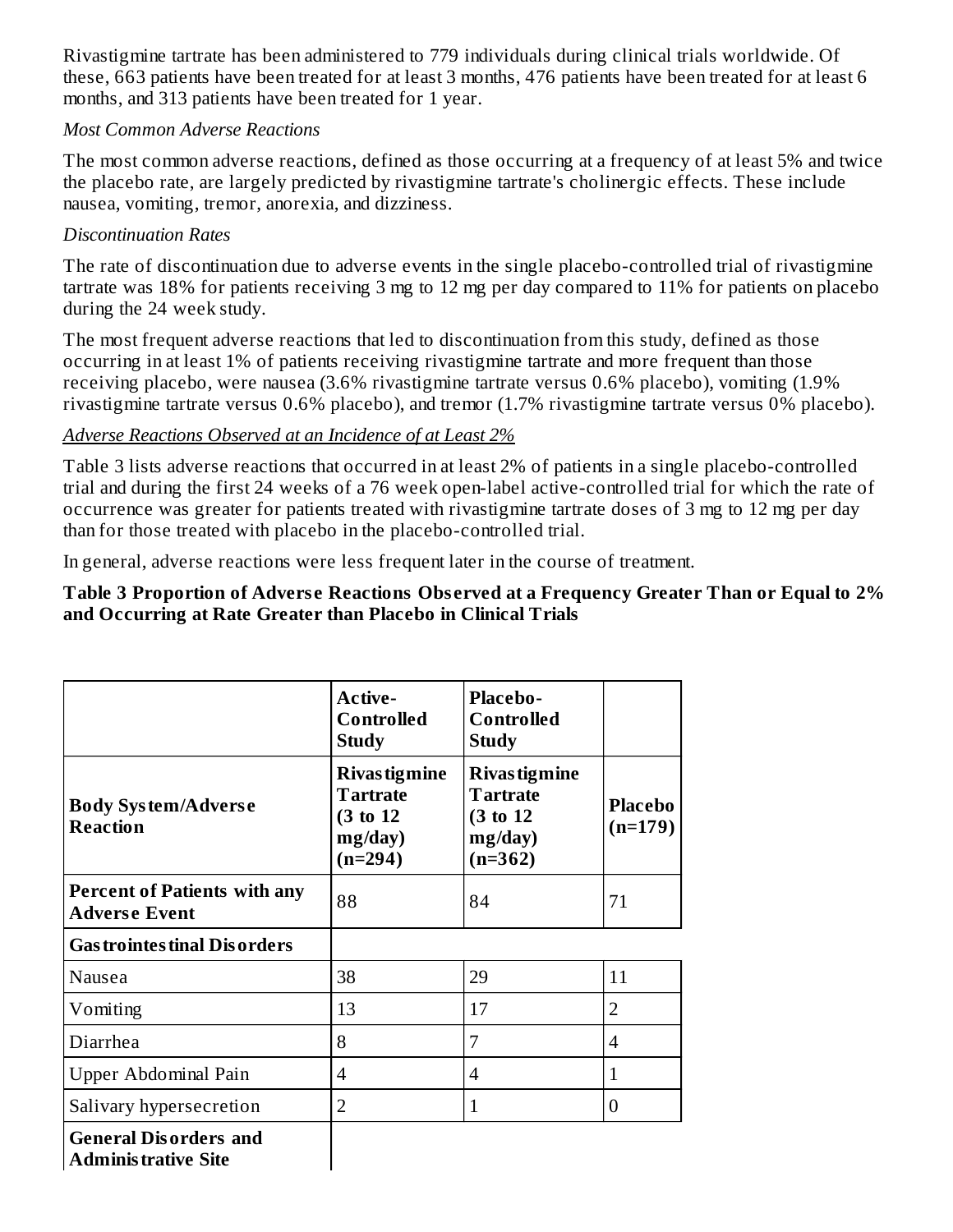| <b>Conditions</b>                                       |                |                |                  |
|---------------------------------------------------------|----------------|----------------|------------------|
| Fall                                                    | 10             | 6              | 6                |
| Fatigue                                                 | 5              | $\overline{4}$ | 3                |
| Asthenia                                                | $\overline{4}$ | $\overline{2}$ | $\mathbf{1}$     |
| <b>Metabolism and Nutritional</b><br><b>Disorders</b>   |                |                |                  |
| Anorexia                                                |                | 6              | 3                |
| Decreased Appetite                                      | 5              | 8              | 5                |
| Dehydration                                             | $\mathbf{1}$   | $\overline{2}$ | $\mathbf{1}$     |
| <b>Nervous System Disorders</b>                         |                |                |                  |
| Tremor                                                  | 23             | 10             | $\overline{4}$   |
| <b>Dizziness</b>                                        | 8              | 6              | $\mathbf{1}$     |
| Headache                                                | $\overline{4}$ | $\overline{4}$ | 3                |
| Somnolence                                              | 6              | $\overline{4}$ | 3                |
| Parkinson's Disease<br>(worsening)                      | _∗             | 3              | $\mathbf{1}$     |
| <b>Bradykinesia</b>                                     | $\overline{3}$ | 3              | $\overline{2}$   |
| Dyskinesia                                              | 3              | $\mathbf{1}$   | $\mathbf{1}$     |
| Cogwheel rigidity                                       | 3              | $\mathbf{1}$   | $\boldsymbol{0}$ |
| Hypokinesia                                             | $\overline{2}$ | $\mathbf{1}$   | $\boldsymbol{0}$ |
| Parkinsonism                                            | -              | $\overline{2}$ | $\mathbf{1}$     |
| <b>Psychiatric Disorders</b>                            |                |                |                  |
| Anxiety                                                 | $\overline{4}$ | $\overline{4}$ | $\mathbf 1$      |
| Insomnia                                                | $\overline{2}$ | 3              | $\overline{2}$   |
| Restlessness                                            | $\mathbf{1}$   | 3              | $\overline{2}$   |
| <b>Skin and Subcutaneous</b><br><b>Tissue Disorders</b> |                |                |                  |
| <b>Increased Sweating</b>                               | $\overline{2}$ | $\overline{2}$ | $\mathbf{1}$     |

\*Parkinson's disease (worsening) in the active-controlled study was assessed by reported pre-identified adverse events (tremor, cogwheel rigidity, fall), each of them listed with corresponding frequencies.

# **6.2 Postmarketing Experience**

The following adverse reactions have been identified during post approval use of rivastigmine tartrate capsules. Because these reactions are reported voluntarily from a population of uncertain size, it is not always possible to reliably estimate their frequency or establish a causal relationship to drug exposure.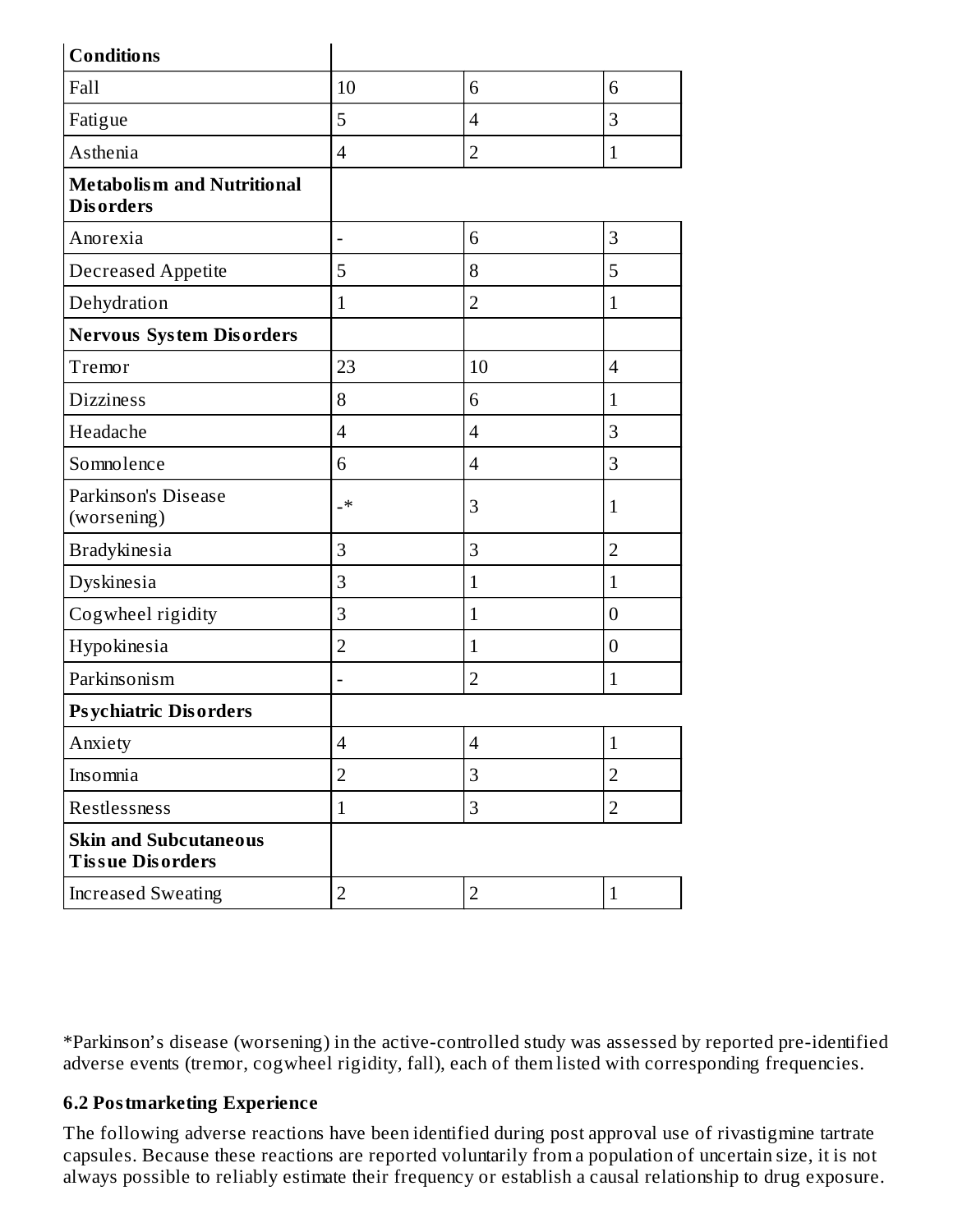Cardiac Disorders: Tachycardia.

Hepatobiliary Disorders: Abnormal liver function tests, hepatitis

Nervous System Disorders: seizure

Psychiatric Disorders: Aggression, nightmares

Skin and Subcutaneous Tissue Disorders: Allergic dermatitis, application site hypersensitivity (patch), blister, disseminated allergic dermatitis, Stevens-Johnson syndrome, urticaria

# **7 DRUG INTERACTIONS**

#### **7.1 Metoclopramide**

Due to the risk of additive extrapyramidal adverse reactions, the concomitant use of metoclopramide and rivastigmine tartrate is not recommendedd.

### **7.2 Cholinomimetic and Anticholinergic Medications**

Rivastigmine tartrate may increase the cholinergic effects of other cholinomimetic medications and may also interfere with the activity of anticholinergic medications (e.g., oxybutynin, tolterodine). Concomitant use of rivastigmine tartrate with medications having these pharmacologic effects is not recommended unless deemed clinically necessary [see **Warnings and Precautions (5.3)**].

### **7.3 Beta-blockers**

Additive bradycardic effects resulting in syncope may occur when rivastigmine tartrate is used concomitantly with beta-blockers, especially cardioselective beta-blockers (including atenolol). Concomitant use of rivastigmine tartrate with beta-blockers is not recommended.

# **8 USE IN SPECIFIC POPULATIONS**

#### **8.1 Pregnancy**

#### Risk Summary

There are no adequate data on the developmental risks associated with the use of rivastigmine tartrate in pregnant women. In animals, no adverse effects on embryo-fetal development were observed at oral doses 2 to 4 times the maximum recommended human dose (MRHD) (see *Data*).

The background risk of major birth defects and miscarriage for the indicated population is unknown. In the U.S. general population, the estimated background risk of major birth defects and miscarriage in clinically recognized pregnancies is 2% to 4% and 15% to 20%, respectively.

Data

#### *Animal Data*

Oral administration of rivastigmine to pregnant rats and rabbits throughout organogenesis produced no adverse effects on embryo-fetal development up to the highest dose tested (2.3 mg/kg/day), which is 2 and 4 times, respectively, the MRHD of 12 mg per day on a body surface area (mg/m<sup>2</sup>) basis.

#### **8.2 Lactation**

#### Risk Summary

There are no data on the presence of rivastigmine in human milk, the effects on the breastfed infant, or the effects of rivastigmine on milk production. Rivastigmine and its metabolites are excreted in rat milk following oral administration of rivastigmine; levels of rivastigmine plus metabolites in rat milk are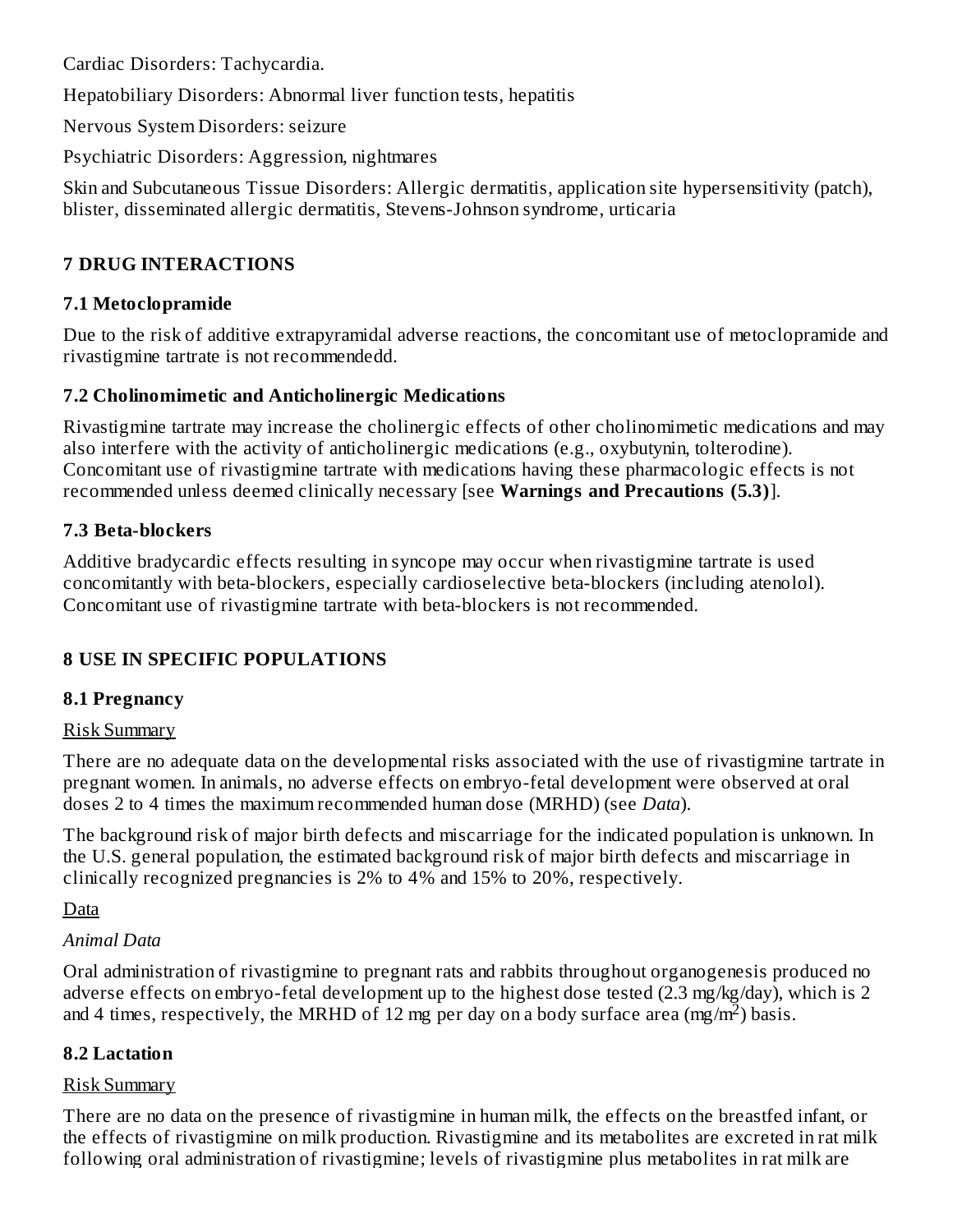approximately 2 times that in maternal plasma.

The developmental and health benefits of breastfeeding should be considered along with the mother's clinical need for rivastigmine tartrate and any potential adverse effects on the breastfed infant from rivastigmine tartrate or from the underlying maternal condition.

## **8.4 Pediatric Us e**

Safety and effectiveness in pediatric patients have not been established.The use of rivastigmine tartrate in pediatric patients (below 18 years of age) is not recommended.

## **8.5 Geriatric Us e**

Of the total number of patients in clinical studies of rivastigmine tartrate, 86% were 65 years and older while 46% were 75 years and older. No overall differences in safety or effectiveness were observed between these patients and younger patients, and other reported clinical experience has not identified differences in responses between the elderly and younger patients, but greater sensitivity of some older individuals cannot be ruled out.

### **8.6 Renal Impairment**

Patients with moderate to severe renal impairment may be able to only tolerate lower doses [see **Dosage and Administration (2.4)**, **Clinical Pharmacology (12.3)**].

### **8.7 Hepatic Impairment**

Patients with mild or moderate hepatic impairment may be able to only tolerate lower doses [see **Dosage and Administration (2.4)**, **Clinical Pharmacology (12.3)**]. No data are available on the use of rivastigmine tartrate in patients with severe hepatic impairment.

## **8.8 Low or High Body Weight**

Because rivastigmine blood levels vary with weight, careful titration and monitoring should be performed in patients with low or high body weights [see **Dosage and Administration (2.4)**, **Clinical Pharmacology (12.3)**].

# **10 OVERDOSAGE**

Because strategies for the management of overdose are continually evolving, it is advisable to contact a Poison Control Center to determine the latest recommendations for the management of an overdose of any drug.

As rivastigmine has a short plasma half-life of about 1 hour and a moderate duration of acetylcholinesterase inhibition of 8 to 10 hours, it is recommended that in cases of asymptomatic overdoses, no further dose of rivastigmine tartrate should be administered for the next 24 hours.

As in any case of overdose, general supportive measures should be utilized. Overdosage with cholinesterase inhibitors can result in cholinergic crisis characterized by severe nausea, vomiting, salivation, sweating, bradycardia, hypotension, respiratory depression, collapse and convulsions. Increasing muscle weakness is a possibility and may result in death if respiratory muscles are involved. Atypical responses in blood pressure and heart rate have been reported with other drugs that increase cholinergic activity when coadministered with quaternary anticholinergics such as glycopyrrolate. Additional symptoms associated with rivastigmine overdose are diarrhea, abdominal pain, dizziness, tremor, headache, somnolence, confusional state, hyperhidrosis, hypertension, hallucinations and malaise. Due to the short half-life of rivastigmine, dialysis (hemodialysis, peritoneal dialysis, or hemofiltration) would not be clinically indicated in the event of an overdose.

In overdoses accompanied by severe nausea and vomiting, the use of antiemetics should be considered. A fatal outcome has been rarely reported with rivastigmine.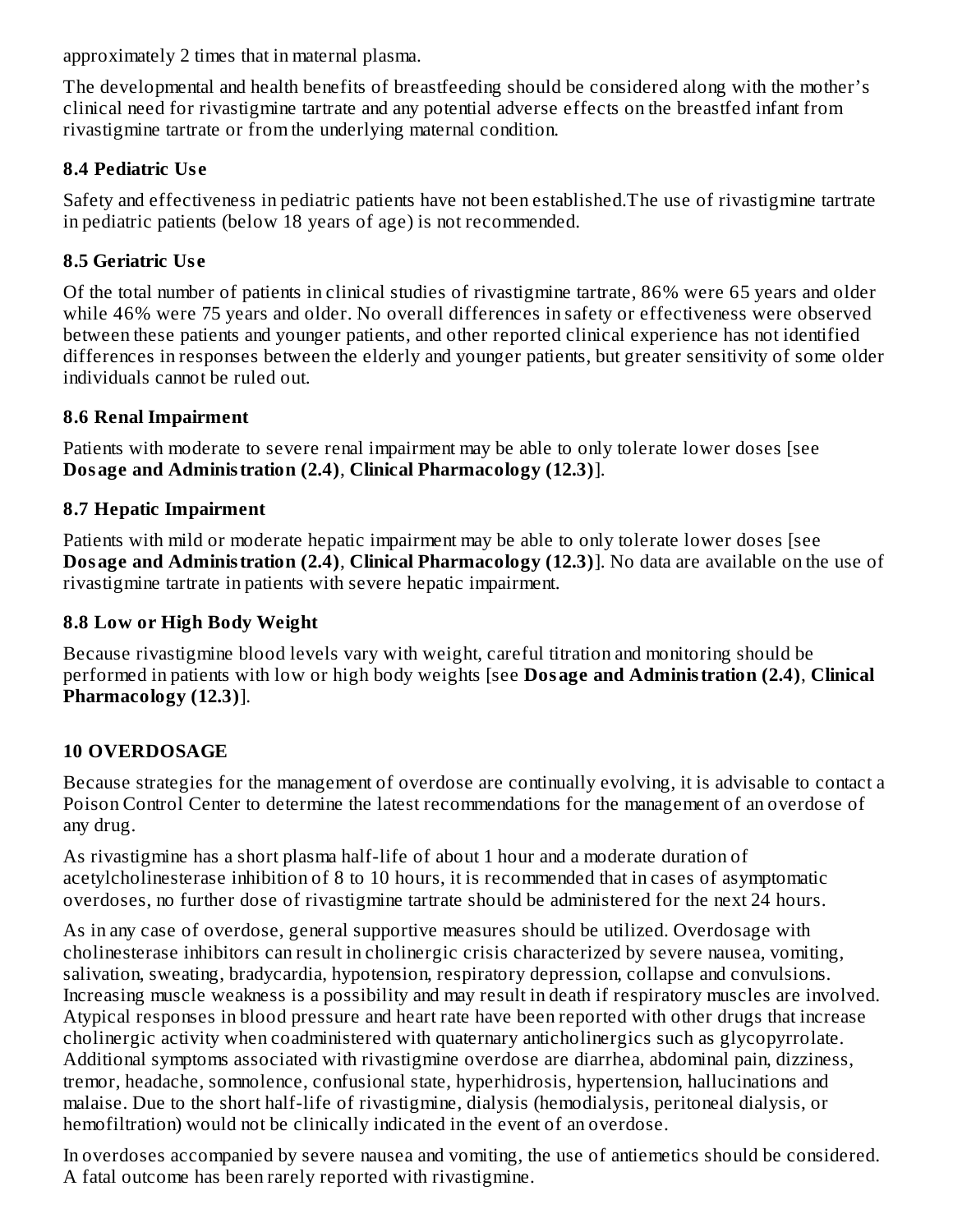#### **11 DESCRIPTION**

Rivastigmine tartrate USP is a reversible cholinesterase inhibitor and is known chemically as (S)-N-Ethyl-N-methyl-3-[1-(dimethylamino)ethyl]-phenyl carbamate hydrogen-(2R,3R)-tartrate. Rivastigmine tartrate is commonly referred to in the pharmacological literature as SDZ ENA 713 or ENA 713. It has a molecular formula of  $\rm{C_{14}H_{22}N_2O_2\cdot C_4H_6O_6}$  (hydrogen tartrate salt – hta salt) and a molecular weight of 400.43 g/mol (hta salt). Rivastigmine tartrate is a white to off-white powder, that is very soluble in water and in methanol, very slightly soluble in ethyl acetate and soluble in ethanol.

The distribution coefficient at 37°C in n-octanol/phosphate buffer solution pH 7 is 3.0.



Rivastigmine tartrate capsules, USP contain rivastigmine tartrate, equivalent to 1.5 mg, 3 mg, 4.5 mg and 6 mg of rivastigmine base for oral administration. Inactive ingredients are colloidal silicon dioxide, hypromellose 5 cps, magnesium Stearate and microcrystalline cellulose. Each hard-gelatin capsule contains gelatin, titanium dioxide and black, red and yellow iron oxides (1.5 mg), red and yellow iron oxides (3 mg and 6 mg) and red iron oxide (4.5 mg).

# **12 CLINICAL PHARMACOLOGY**

#### **12.1 Mechanism of Action**

Although the precise mechanism of action of rivastigmine is unknown, it is thought to exert its therapeutic effect by enhancing cholinergic function. This is accomplished by increasing the concentration of acetylcholine through reversible inhibition of its hydrolysis by cholinesterase. Therefore, the effect of rivastigmine may lessen as the disease process advances and fewer cholinergic neurons remain functionally intact. There is no evidence that rivastigmine alters the course of the underlying dementing process.

#### **12.2 Pharmacodynamics**

After a 6 mg dose of rivastigmine, anticholinesterase activity is present in cerebrospinal fluid (CSF) for about 10 hours, with a maximum inhibition of about 60% 5 hours after dosing.

*In vitro* and *in vivo* studies demonstrate that the inhibition of cholinesterase by rivastigmine is not affected by the concomitant administration of memantine, an N-methyl-D-aspartate receptor antagonist.

# **12.3 Pharmacokinetics**

Rivastigmine shows linear pharmacokinetics up to 3 mg twice a day but is nonlinear at higher doses. Doubling the dose from 3 mg to 6 mg twice a day results in a 3 fold increase in area under curve (AUC). The elimination half-life is about 1.5 hours, with most elimination as metabolites via the urine.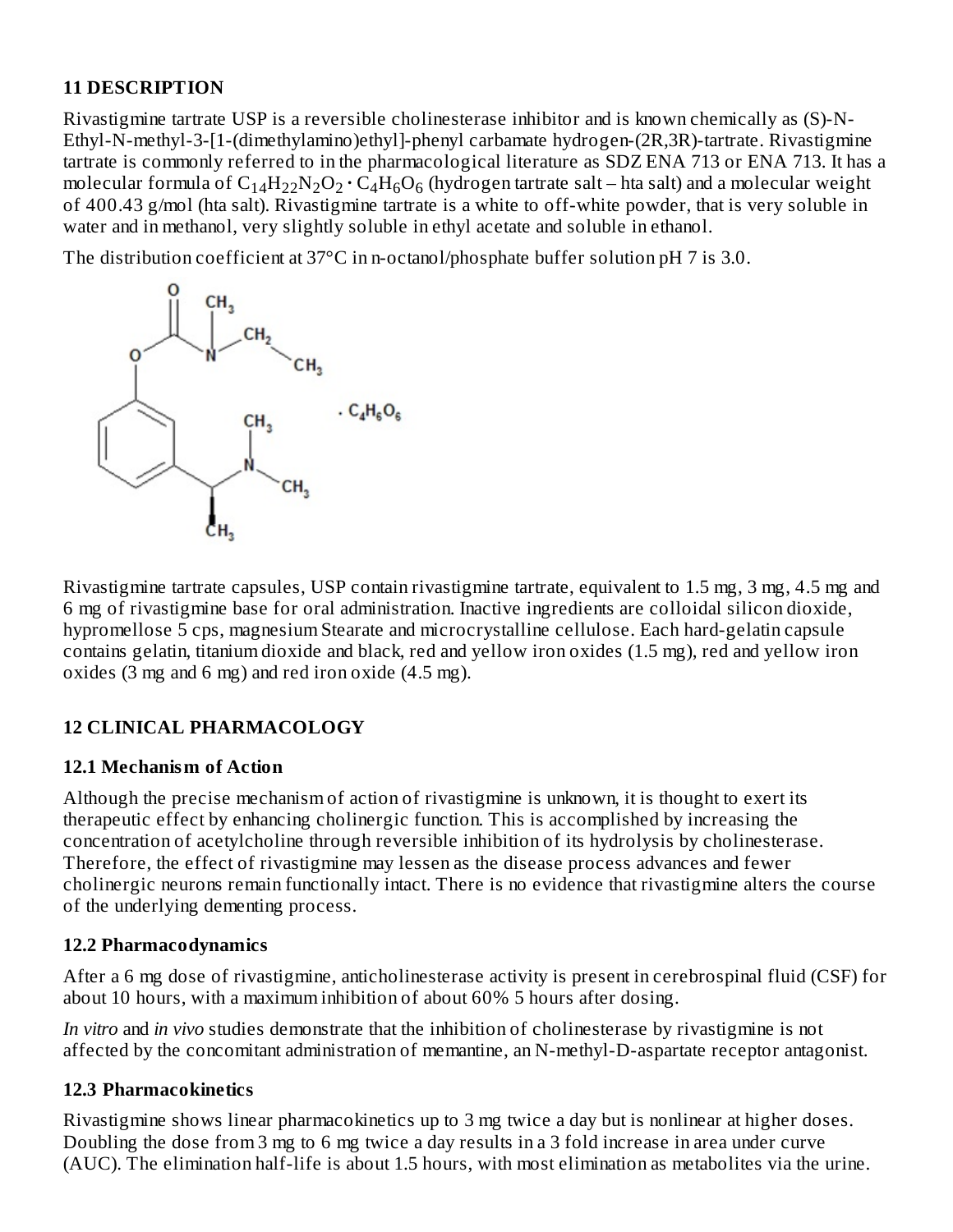# Absorption

Rivastigmine is rapidly and completely absorbed. Peak plasma concentrations are reached in approximately 1 hour. Absolute bioavailability after a 3 mg dose is about 36%. Administration of rivastigmine tartrate with food delays absorption (T $_{\rm max}$ ) by 90 minutes lowers  $\rm C_{max}$  by approximately 30% and increases AUC by approximately 30%.

#### Distribution

Rivastigmine is weakly bound to plasma proteins (approximately 40%) over the therapeutic range. It readily crosses the blood-brain barrier, reaching CSF peak concentrations in 1.4 to 2.6 hours. It has an apparent volume of distribution (V<sub>D</sub>) in the range of 1.8 to 2.7 L/kg.

#### Metabolism

Rivastigmine is rapidly and extensively metabolized, primarily via cholinesterase-mediated hydrolysis to the decarbamylated metabolite. Based on evidence from in vitro and animal studies, the major cytochrome P450 isozymes are minimally involved in rivastigmine metabolism. Consistent with these observations is the finding that no drug interactions related to cytochrome P450 have been observed in humans.

#### Elimination

The major pathway of elimination is via the kidneys. Following administration of  $^{14}$ C-rivastigmine to 6 healthy volunteers, total recovery of radioactivity over 120 hours was 97% in urine and 0.4% in feces. No parent drug was detected in urine. The sulfate conjugate of the decarbamylated metabolite is the major component excreted in urine and represents 40% of the dose. Mean oral clearance of rivastigmine is  $1.8 \pm 0.6$  L/min after 6 mg twice a day.

#### Age

Following a single 2.5 mg oral dose to elderly volunteers (60 years and older, n=24) and younger volunteers (n=24), mean oral clearance of rivastigmine was 30% lower in elderly (7 L/min) than in younger subjects (10 L/min).

#### Gender and Race

Population pharmacokinetic analysis of oral rivastigmine indicated that neither gender (n=277 males and 348 females) nor race (n=575 Caucasian, 34 Black, 4 Asian, and 12 Other) affected clearance of the drug.

#### Body Weight

A relationship between drug exposure at steady-state (rivastigmine and metabolite NAP226-90) and body weight was observed in Alzheimer's dementia patients. Rivastigmine exposure is higher in subjects with low body weight. Compared to a patient with a body weight of 65 kg, the rivastigmine steady-state concentrations in a patient with a body weight of 35 kg would be approximately doubled, while for a patient with a body weight of 100 kg the concentrations would be approximately halved.

#### Renal Impairment

Following a single 3 mg dose, mean oral clearance of rivastigmine is 64% lower in moderately impaired renal patients (n=8, GFR=10 to 50 mL/min) than in healthy subjects (n=10, GFR greater than or equal to 60 mL/min); ClLF=1.7 L/min and 4.8 L/min, respectively. In patients with severe renal impairment (n=8, GFR less than 10 mL/min), mean oral clearance of rivastigmine is 43% higher than in healthy subjects (n=10, GFR greater than or equal to 60 mL/min); CL/F=6.9 L/min and 4.8 L/min, respectively. For unexplained reasons, the severely impaired renal patients had a higher clearance of rivastigmine than moderately impaired patients.

#### Hepatic Impairment

Following a single 3 mg dose, mean oral clearance of rivastigmine was 60% lower in hepatically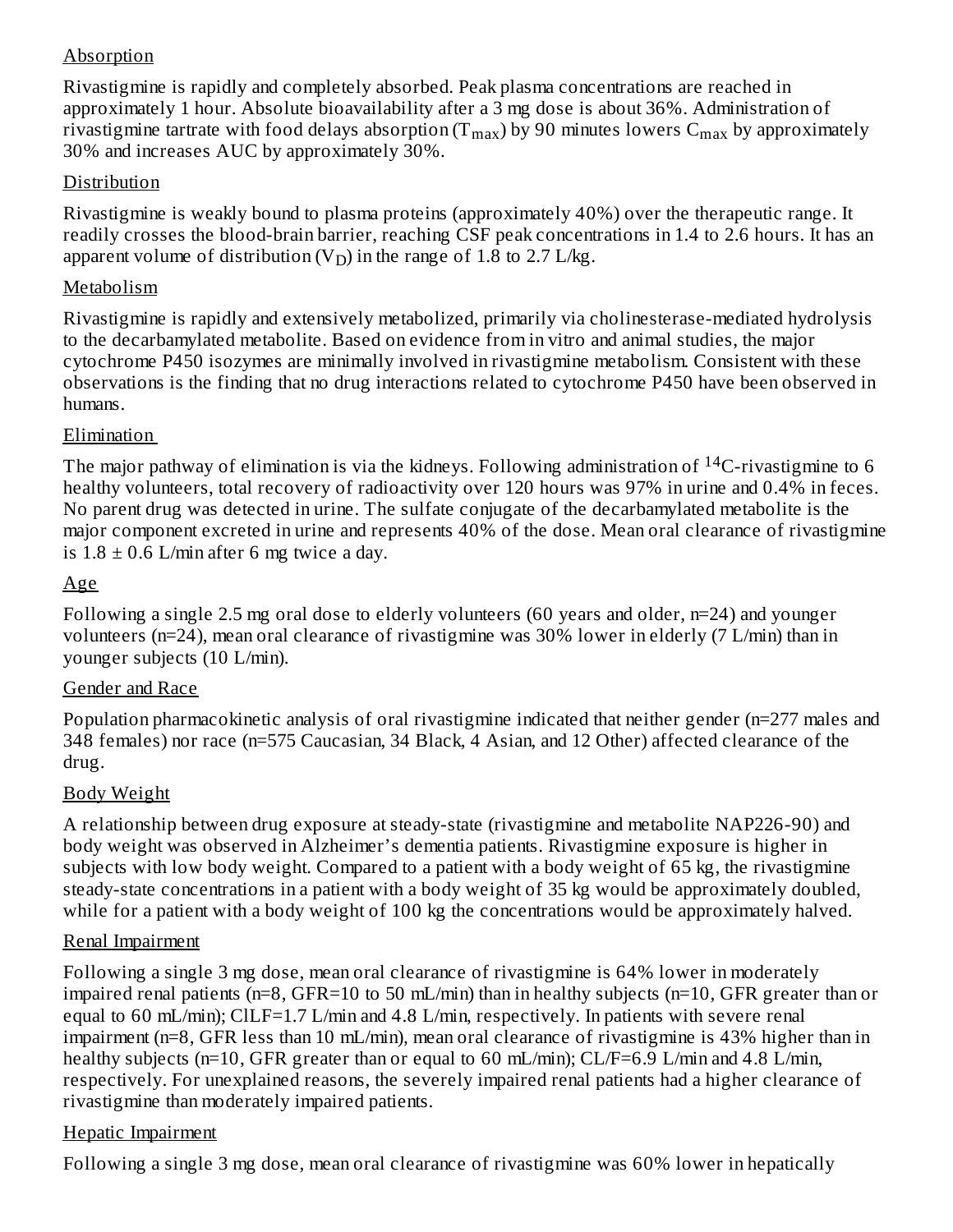impaired patients (n=10, biopsy proven) than in healthy subjects (n=10). After multiple 6 mg twice a day oral dosing, the mean clearance of rivastigmine was 65% lower in mild (n=7, Child-Pugh score 5 to 6) and moderate (n=3, Child-Pugh score 7 to 9) hepatically impaired patients (biopsy proven, liver cirrhosis) than in healthy subjects (n=10).

# Smoking

Following oral rivastigmine administration (upto 12 mg per day) with nicotine use, population pharmacokinetic analysis showed increased oral clearance of rivastigmine by 23% (n=75 smokers and 549 nonsmokers).

## Drug Interaction Studies

# *Effect of Rivastigmine on the Metabolism of Other Drugs*

Rivastigmine is primarily metabolized through hydrolysis by esterases. Minimal metabolism occurs via the major cytochrome P450 isoenzymes. Based on in vitro studies, no pharmacokinetic drug interactions with drugs metabolized by the following isoenzyme systems are expected: CYP1A2, CYP2D6, CYP3A4/5, CYP2E1, CYP2C9, CYP2C8, CYP2C19, or CYP2B6.

No pharmacokinetic interaction was observed between rivastigmine taken orally and digoxin, warfarin, diazepam or fluoxetine in studies in healthy volunteers. The increase in prothrombin time induced by warfarin is not affected by administration of rivastigmine.

# *Effect of Other Drugs on the Metabolism of Rivastigmine*

Drugs that induce or inhibit CYP450 metabolism are not expected to alter the metabolism of rivastigmine.

Population pharmacokinetic analysis with a database of 625 patients showed that the pharmacokinetics of rivastigmine taken orally were not influenced by commonly prescribed medications such as antacids (n=77), antihypertensives (n=72), beta-blockers (n=42), calcium channel blockers (n=75), antidiabetics (n=21), NSAIDs (n=79), estrogens (n=70), salicylate analgesics (n=177), antianginals (n=35) and antihistamines (n=15).

# **13 NONCLINICAL TOXICOLOGY**

# **13.1 Carcinogenesis, Mutagenesis, Impairment Of Fertility**

# Carcinogenesis

In oral carcinogenicity studies conducted at doses up to 1.1 mg/kg/day in rats and 1.6 mg/kg/day in mice, rivastigmine was not carcinogenic. These doses are less than the maximum recommended human dose  $(MRH\ddot{D})$  of 12 mg per day on an mg/m<sup>2</sup> basis.

# Mutagenesis

Rivastigmine was clastogenic in in vitro chromosomal aberration assays in mammalian cells in the presence, but not the absence, of metabolic activation. Rivastigmine was negative in an in vitro bacterial reverse mutation (Ames) assay, an in vitro HGPRT assay, and in an in vivo mouse micronucleus test.

# Impairment of Fertility

Rivastigmine had no effect on fertility or reproductive performance in rats at oral doses up to 1.1 mg/kg/day, a dose less than the MRHD on an mg/m<sup>2</sup> basis.

# **14 CLINICAL STUDIES**

# Mild-to-Moderate Alzheimer's Disease

The effectiveness of rivastigmine tartrate as a treatment for Alzheimer's disease is demonstrated by the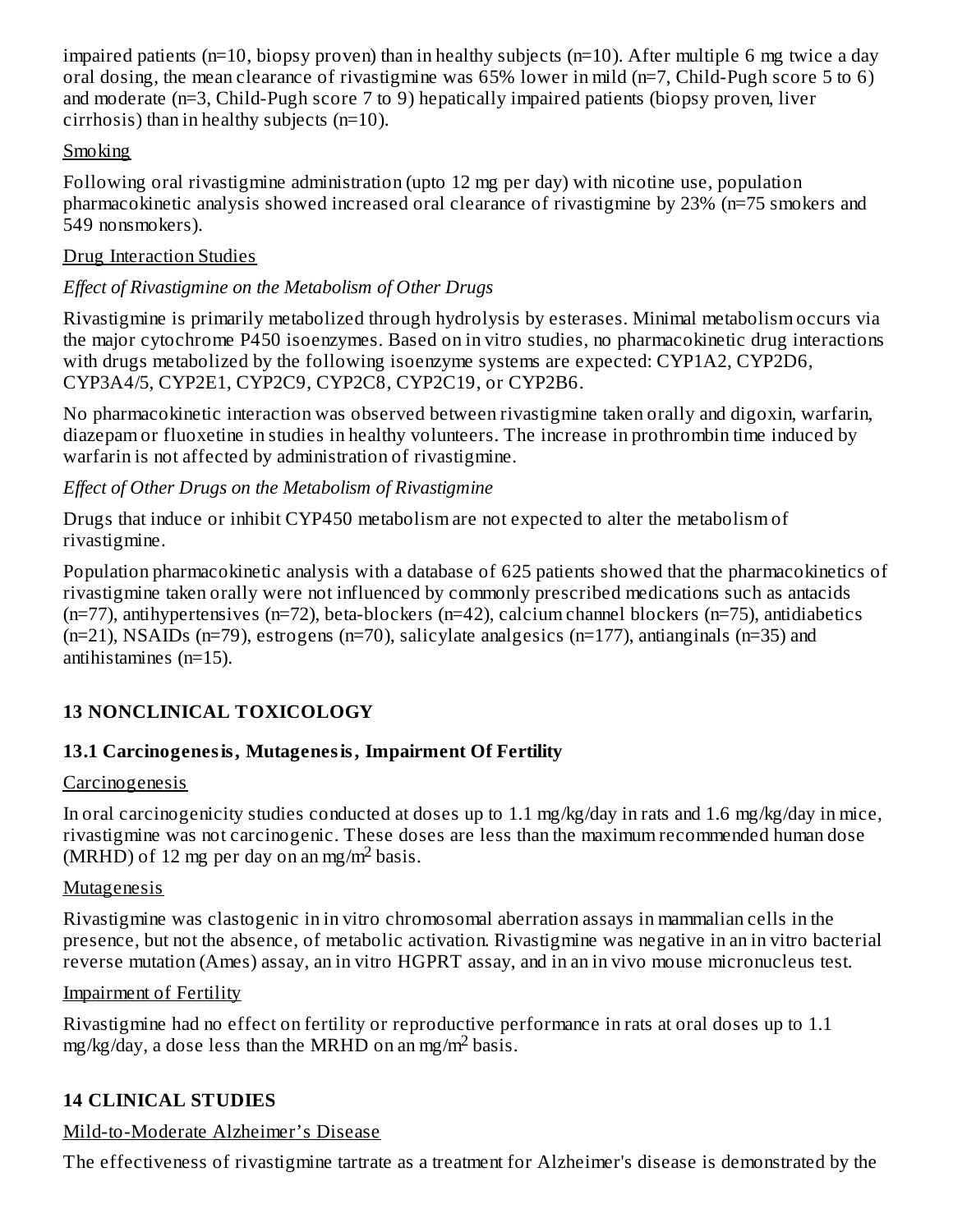results of 2 randomized, double-blind, placebo-controlled clinical investigations (Study 1 and Study 2) in patients with Alzheimer's disease [diagnosed by NINCDS-ADRDA and DSM-IV criteria, Mini-Mental State Examination (MMSE) greater than or equal to 10 and less than or equal to 26, and the Global Deterioration Scale (GDS)]. The mean age of patients participating in rivastigmine tartrate trials was 73 years with a range of 41 to 95. Approximately 59% of patients were women and 41% were men. The racial distribution was Caucasian 87%, Black 4%, and other races 9%.

In each study, the effectiveness of rivastigmine tartrate was evaluated using a dual outcome assessment strategy.

The ability of rivastigmine tartrate to improve cognitive performance was assessed with the cognitive subscale of the Alzheimer's Disease Assessment Scale (ADAS-cog), a multi-item instrument that has been extensively validated in longitudinal cohorts of Alzheimer's disease patients. The ADAS-cog examines selected aspects of cognitive performance including elements of memory, orientation, attention, reasoning, language, and praxis. The ADAS-cog scoring range is from 0 to 70, with higher scores indicating greater cognitive impairment. Elderly normal adults may score as low as 0 or 1, but it is not unusual for non-demented adults to score slightly higher.

The patients recruited as participants in each study had mean scores on ADAS-cog of approximately 23 units, with a range from 1 to 61. Experience gained in longitudinal studies of ambulatory patients with mild-to-moderate Alzheimer's disease suggests that they gain 6 to 12 units a year on the ADAS-cog. Lesser degrees of change, however, are seen in patients with very mild or very advanced disease because the ADAS-cog is not uniformly sensitive to change over the course of the disease. The annualized rate of decline in the placebo patients participating in rivastigmine tartrate trials was approximately 3 to 8 units per year.

The ability of rivastigmine tartrate to produce an overall clinical effect was assessed using a Clinician's Interview-Based Impression of Change (CIBIC) that required the use of caregiver information, the CIBIC-Plus. The CIBIC-Plus is not a single instrument and is not a standardized instrument like the ADAS-cog. Clinical trials for investigational drugs have used a variety of CIBIC formats, each different in terms of depth and structure. As such, results from a CIBIC-Plus reflect clinical experience from the trial or trials in which it was used and cannot be compared directly with the results of CIBIC-Plus evaluations from other clinical trials. The CIBIC-Plus used in the rivastigmine tartrate trials was a structured instrument based on a comprehensive evaluation at baseline and subsequent time-points of 3 domains: patient cognition, behavior and functioning, including assessment of activities of daily living. It represents the assessment of a skilled clinician using validated scales based on his/her observation at interviews conducted separately with the patient and the caregiver familiar with the behavior of the patient over the interval rated. The CIBIC-Plus is scored as a 7 point categorical rating, ranging from a score of 1, indicating "markedly improved," to a score of 4, indicating "no change" to a score of 7, indicating "marked worsening." The CIBIC-Plus has not been systematically compared directly to assessments not using information from caregivers or other global methods.

U.S. 26 Week Study of Rivastigmine Tartrate in Mild-to-Moderate Alzheimer's Disease (Study 1)

In a study of 26 weeks duration, 699 patients were randomized to either a dose range of 1 mg to 4 mg or 6 mg to 12 mg of rivastigmine tartrate per day or to placebo, each given in divided doses. The 26 week study was divided into a 12 week forced-dose titration phase and a 14 week maintenance phase. The patients in the active treatment arms of the study were maintained at their highest tolerated dose within the respective range.

Figure 1 illustrates the time course for the change from baseline in ADAS-cog scores for all 3 dose groups over the 26 weeks of the study. At 26 weeks of treatment, the mean differences in the ADAScog change scores for the rivastigmine tartrate-treated patients compared to the patients on placebo were 1.9 and 4.9 units for the 1 mg to 4 mg and 6 mg to 12 mg treatments, respectively. Both treatments were statistically significantly superior to placebo and the 6 mg to 12 mg per day range was significantly superior to the 1 mg to 4 mg per day range.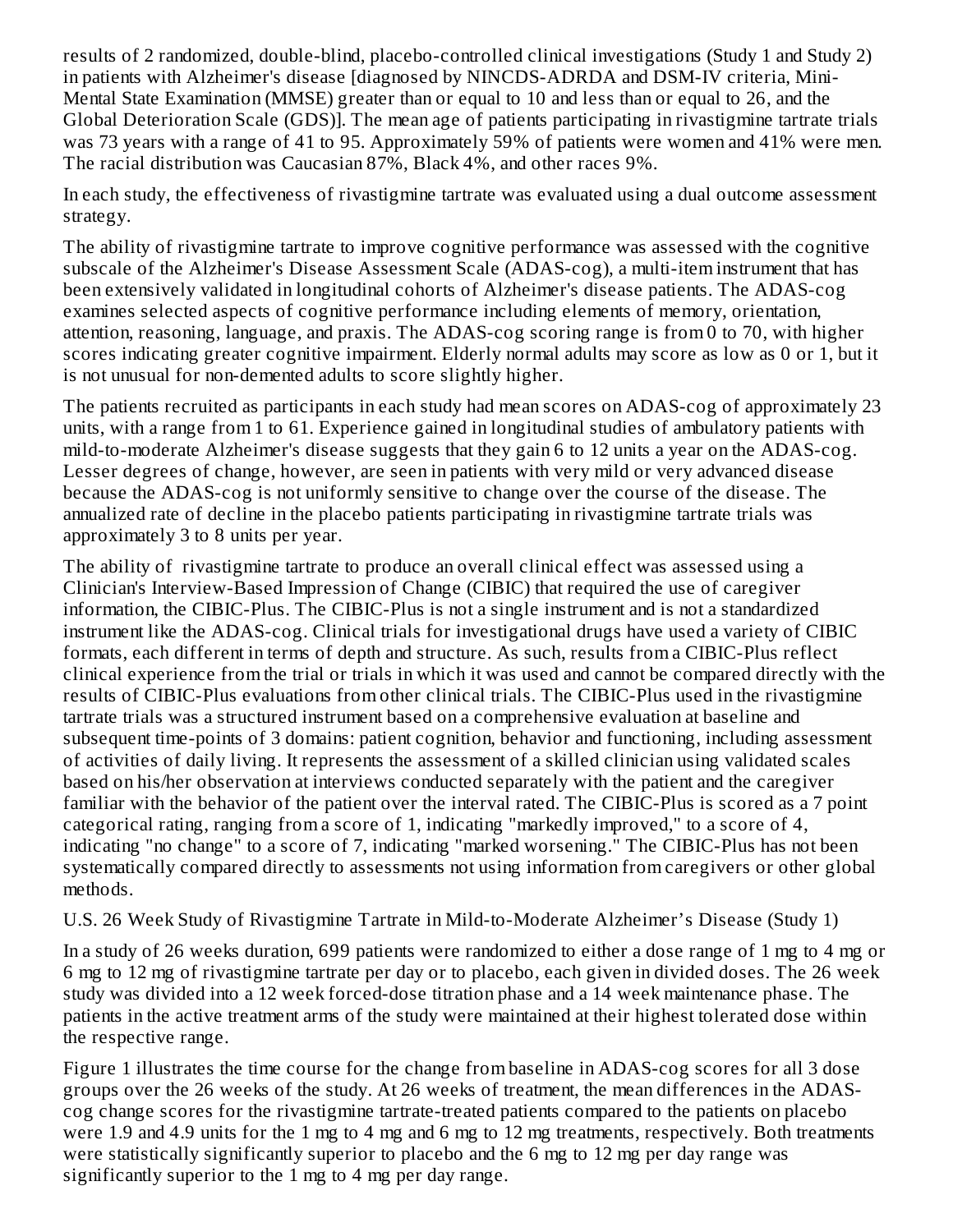**Figure 1: Time-cours e of the Change from Bas eline in ADAS-cog Score for Patients Completing 26 Weeks of Treatment in Study 1**



Figure 2 illustrates the cumulative percentages of patients from each of the 3 treatment groups who had attained at least the measure of improvement in ADAS-cog score shown on the X-axis. Three change scores, (7 point and 4 point reductions from baseline or no change in score) have been identified for illustrative purposes, and the percent of patients in each group achieving that result is shown in the inset table.

The curves demonstrate that both patients assigned to rivastigmine tartrate and placebo have a wide range of responses, but that the rivastigmine tartrate groups are more likely to show the greater improvements. A curve for an effective treatment would be shifted to the left of the curve for placebo, while an ineffective or deleterious treatment would be superimposed upon, or shifted to the right of the curve for placebo, respectively.

**Figure 2: Cumulative Percentage of Patients Completing 26 Weeks of Double-blind Treatment with Specified Changes from Bas eline ADAS-cog Scores. The Percentages of Randomized** Patients who Completed the Study were: Placebo 84%, 1 mg to 4 mg 85%, and 6 mg to 12 mg **65%.**



Figure 3 is a histogram of the frequency distribution of CIBIC-Plus scores attained by patients assigned to each of the 3 treatment groups who completed 26 weeks of treatment. The mean rivastigmine tartrateplacebo differences for these groups of patients in the mean rating of change from baseline were 0.32 units and 0.35 units for 1 mg to 4 mg and 6 mg to 12 mg of Rivastigmine Tartrate, respectively. The mean ratings for the 6 mg to 12 mg per day and 1 mg to 4 mg per day groups were statistically significantly superior to placebo. The differences between the 6 mg to 12 mg per day and the 1 mg to 4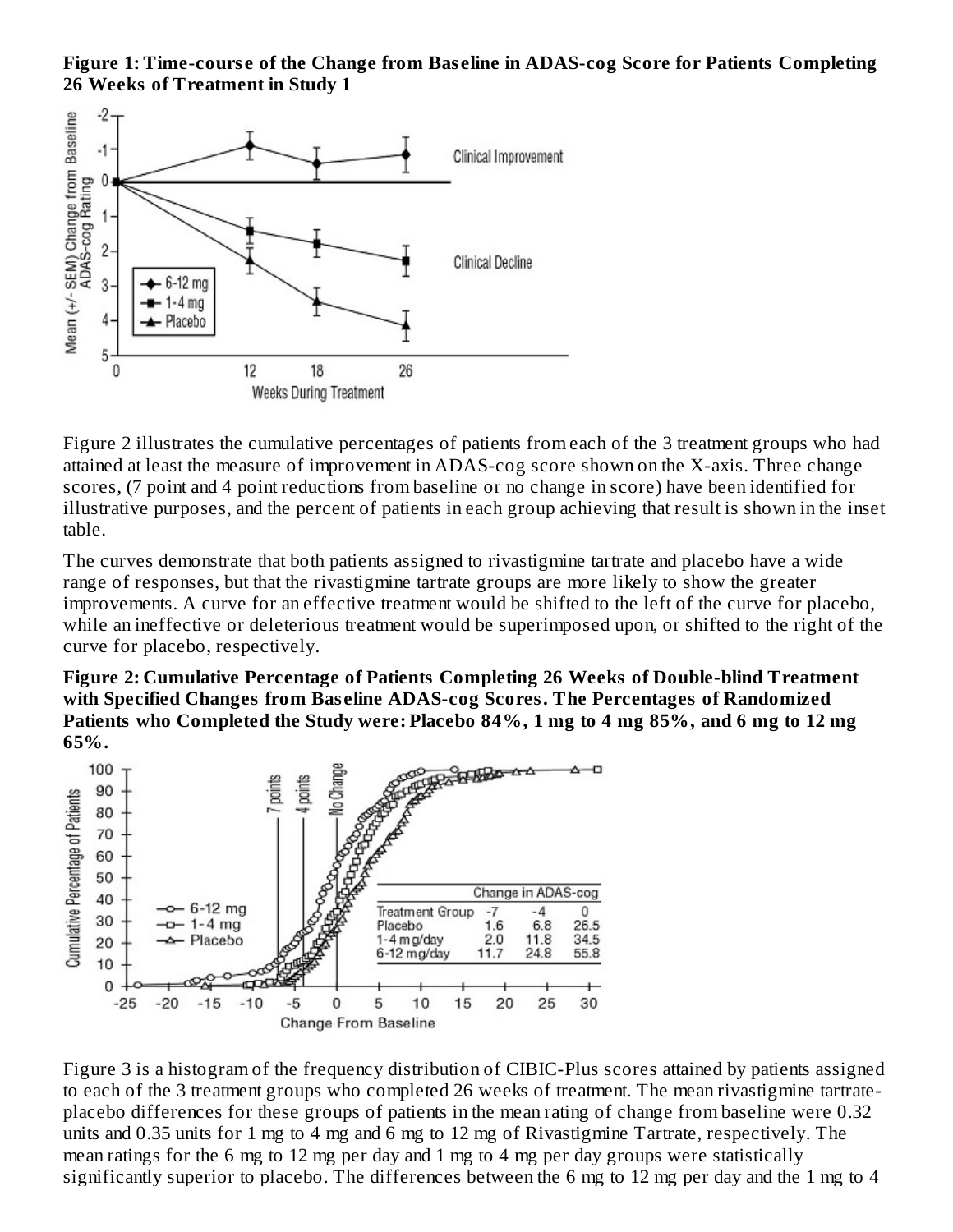



# *Global 26 Week Study in Mild-to-Moderate Alzheimer's Disease (Study 2)*

In a second study of 26 weeks duration, 725 patients were randomized to either a dose range of 1 mg to 4 mg or 6 mg to 12 mg of rivastigmine tartrate per day or to placebo, each given in divided doses. The 26 week study was divided into a 12 week forced-dose titration phase and a 14 week maintenance phase. The patients in the active treatment arms of the study were maintained at their highest tolerated dose within the respective range.

Figure 4 illustrates the time course for the change from baseline in ADAS-cog scores for all 3 dose groups over the 26 weeks of the study. At 26 weeks of treatment, the mean differences in the ADAScog change scores for the rivastigmine tartrate-treated patients compared to the patients on placebo were 0.2 and 2.6 units for the 1 mg to 4 mg and 6 mg to 12 mg treatments, respectively. The 6 mg to 12 mg per day group was statistically significantly superior to placebo, as well as to the 1 mg to 4 mg per day group. The difference between the 1 mg to 4 mg per day group and placebo was not statistically significant.





Figure 5 illustrates the cumulative percentages of patients from each of the 3 treatment groups who had attained at least the measure of improvement in ADAS-cog score shown on the X-axis. Similar to the U.S. 26 week study, the curves demonstrate that both patients assigned to rivastigmine tartrate and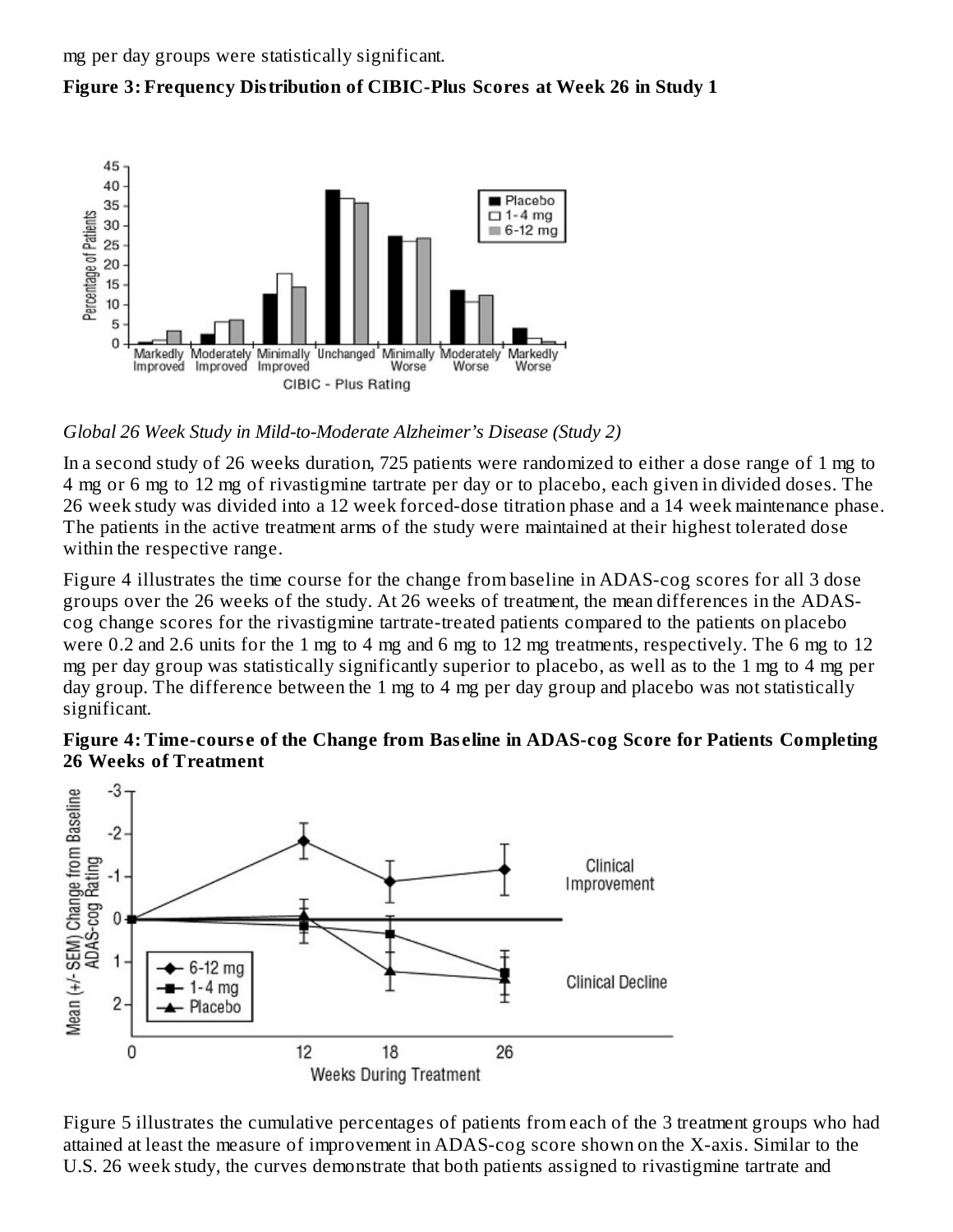placebo have a wide range of responses, but that the 6 mg to 12 mg per day rivastigmine tartrate group is more likely to show the greater improvements.

**Figure 5: Cumulative Percentage of Patients Completing 26 Weeks of Double-blind Treatment with Specified Changes from Bas eline ADAS-cog Scores. The Percentages of Randomized** Patients who Completed the Study were: Placebo 87%, 1 mg to 4 mg 86%, and 6 mg to 12 mg **67%.**



Figure 6 is a histogram of the frequency distribution of CIBIC-Plus scores attained by patients assigned to each of the 3 treatment groups who completed 26 weeks of treatment. The mean rivastigmine tartrateplacebo differences for these groups of patients for the mean rating of change from baseline were 0.14 units and 0.41 units for 1 mg to 4 mg and 6 mg to 12 mg of rivastigmine tartrate, respectively. The mean ratings for the 6 mg to 12 mg per day group were statistically significantly superior to placebo. The comparison of the mean ratings for the 1 mg to 4 mg per day group and placebo group was not statistically significant.

#### **Figure 6: Frequency Distribution of CIBIC-Plus Scores at Week 26 in Study 2**



*U.S. Fixed-Dose Study in Mild to Moderate Alzheimer's Disease (Study 3)*

In a study of 26 weeks duration, 702 patients were randomized to doses of 3 mg, 6 mg, or 9 mg per day of rivastigmine tartrate or to placebo, each given in divided doses. The fixed-dose study design, which included a 12 week forced-dose titration phase and a 14 week maintenance phase, led to a high dropout rate in the 9 mg per day group because of poor tolerability. At 26 weeks of treatment, significant differences were observed for the ADAS-cog mean change from baseline for the 9 mg per day and 6 mg per day groups, compared to placebo. No significant differences were observed between any of the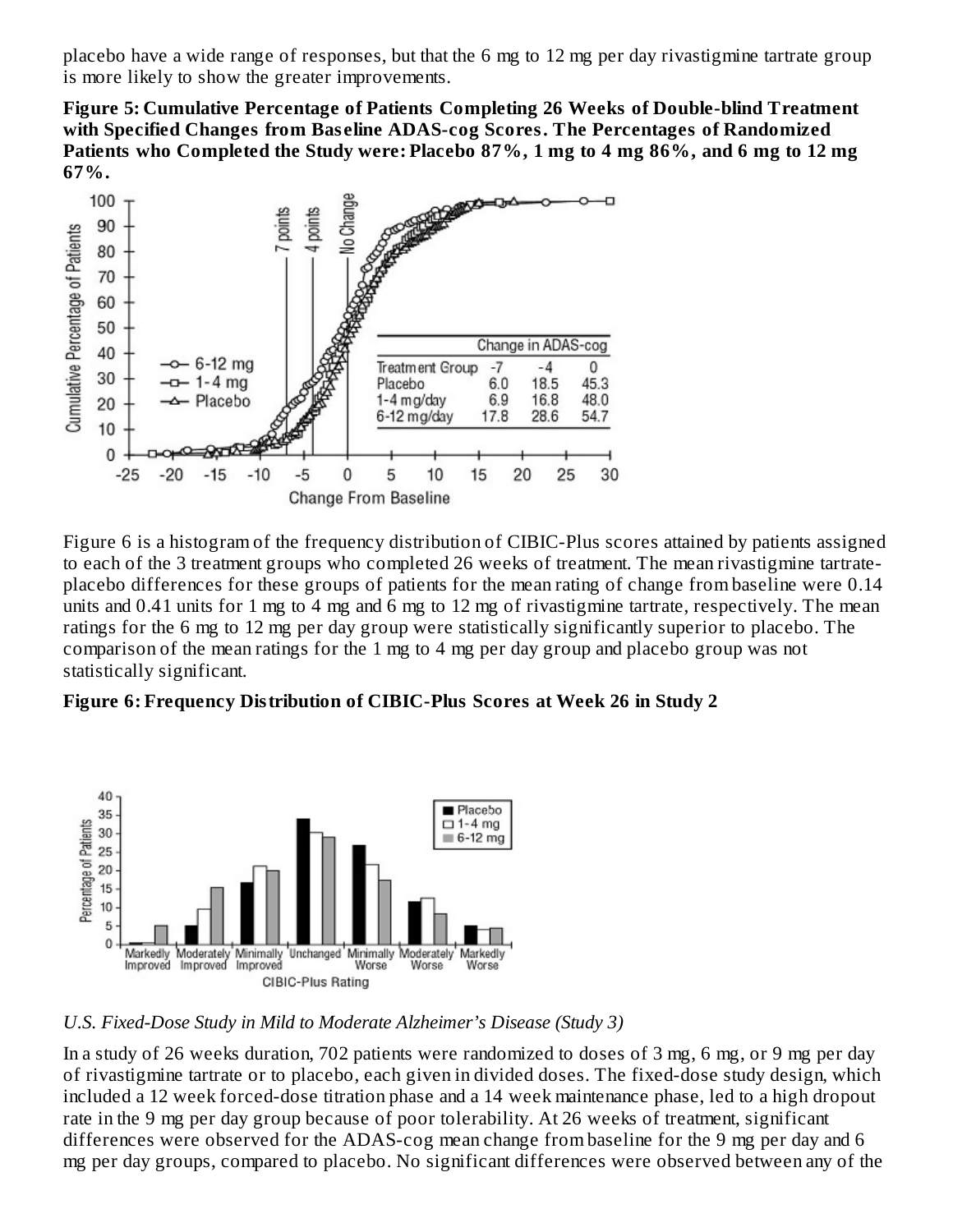rivastigmine tartrate-dose groups and placebo for the analysis of the CIBIC-Plus mean rating of change. Although no significant differences were observed between rivastigmine tartrate treatment groups, there was a trend toward numerical superiority with higher doses.

Mild-to-Moderate Parkinson's Disease Dementia

International 24 Week Study (Study 4)

The effectiveness of rivastigmine tartrate as a treatment for dementia associated with Parkinson's disease is demonstrated by the results of 1 randomized, double-blind, placebo-controlled clinical investigation in patients with mild-to-moderate dementia, with onset at least 2 years after the initial diagnosis of idiopathic Parkinson's disease. The diagnosis of idiopathic Parkinson's disease was based on the United Kingdom Parkinson's Disease Society Brain Bank clinical criteria. The diagnosis of dementia was based on the criteria stipulated under the DSM-IV category "Dementia Due To Other General Medical Condition" (code 294.1x), but patients were not required to have a distinctive pattern of cognitive deficits as part of the dementia. Alternate causes of dementia were excluded by clinical history, physical and neurological examination, brain imaging, and relevant blood tests. Patients enrolled in the study had a MMSE score greater than or equal to 10 and less than or equal to 24 at entry. The mean age of patients participating in this trial was 72.7 years with a range of 50 to 91 years. Approximately, 35.1% of patients were women and 64.9% of patients were men. The racial distribution was 99.6% Caucasian and other races 0.4%.

This study used a dual outcome assessment strategy to evaluate the effectiveness of rivastigmine tartrate.

The ability of rivastigmine tartrate to improve cognitive performance was assessed with the ADAScog.

The ability of rivastigmine tartrate to produce an overall clinical effect was assessed using the Alzheimer's Disease Cooperative Study – Clinician's Global Impression of Change (ADCS-CGIC). The ADCS-CGIC is a more standardized form of CIBIC-Plus and is also scored as a 7-point categorical rating, ranging from a score of 1, indicating "markedly improved," to a score of 4, indicating "no change" to a score of 7, indicating "marked worsening".

In this study, 541 patients were randomized to a dose range of 3 mg to 12 mg of rivastigmine tartrate per day or to placebo in a ratio of 2:1, given in divided doses. The 24 week study was divided into a 16 week titration phase and an 8 week maintenance phase. The patients in the active treatment arm of the study were maintained at their highest tolerated dose within the specified dose range.

Figure 7 illustrates the time course for the change from baseline in ADAS-cog scores for both treatment groups over the 24 week study. At 24 weeks of treatment, the mean difference in the ADAScog change scores for the rivastigmine tartrate-treated patients compared to the patients on placebo was 3.8 points. This treatment difference was statistically significant in favor of rivastigmine tartrate when compared to placebo.

#### **Figure 7: Time Cours e of the Change from Bas eline in ADAS-cog Score for Patients Completing 24 Weeks of Treatment in Study 4**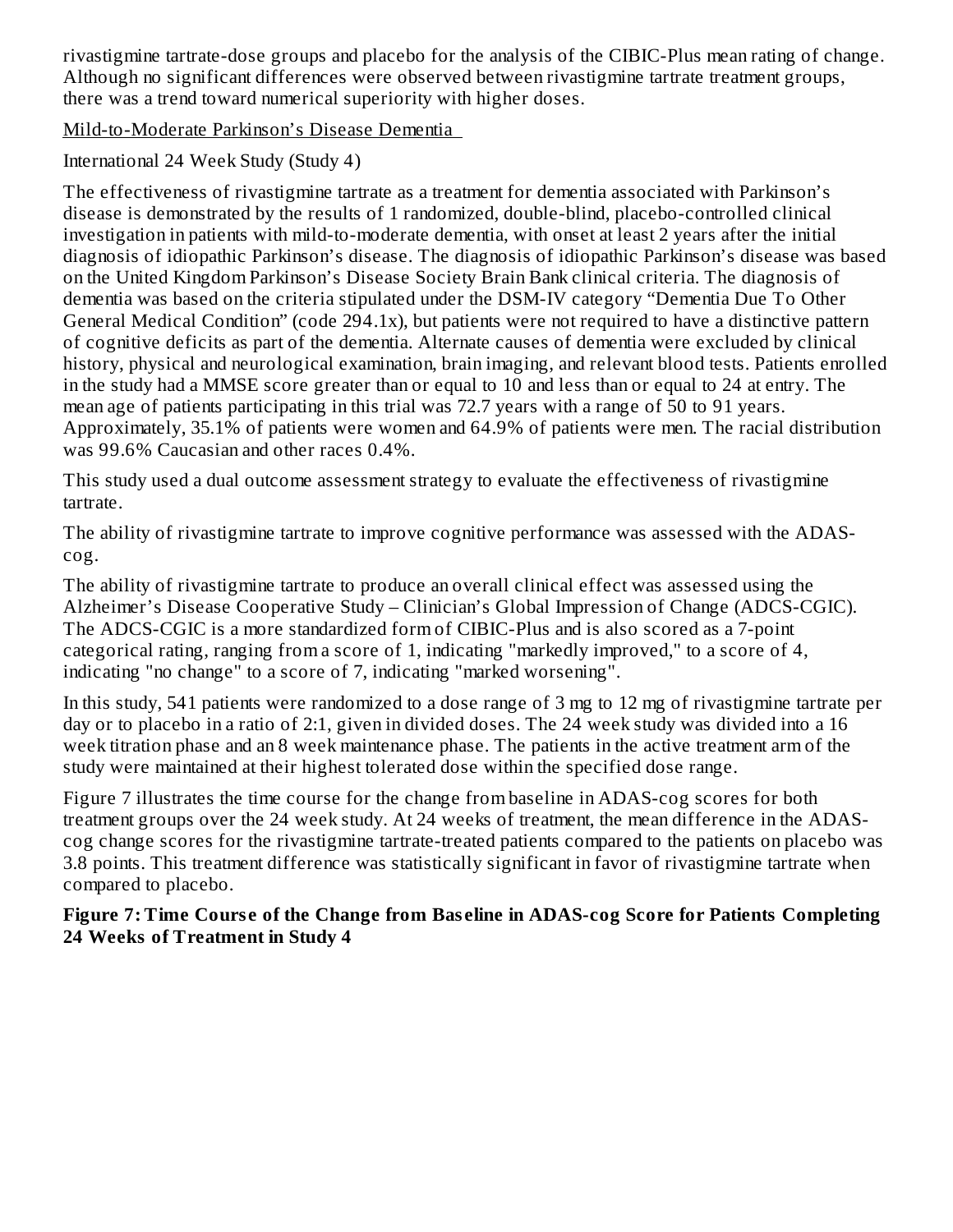

Figure 8 is a histogram of the distribution of patients' scores on the ADCS-CGIC (Alzheimer's Disease Cooperative Study - Clinician's Global Impression of Change) at 24 weeks. The mean difference in change scores between the rivastigmine tartrate and placebo groups from baseline was 0.5 points. This difference was statistically significant in favor of rivastigmine tartrate treatment.





Patients' age, gender, or race did not predict clinical outcome of rivastigmine tartrate treatment.

#### **16 HOW SUPPLIED/STORAGE AND HANDLING**

Rivastigmine tartrate capsules USP, equivalent to 1.5 mg, 3 mg, 4.5 mg or 6 mg of rivastigmine base are available as follows:

Rivastigmine tartrate capsules USP, 1.5 mg are white to off-white powder filled in size '2' hard gelatin capsules with light tan opaque color cap and light tan opaque color body, imprinted 'RDY" on cap and '352' on body with black ink and are supplied in bottles of 30, 60, 100 and 500.

Bottles of 30 NDC 55111-352-30

Bottles of 60 NDC 55111-352-60

Bottles of 100 NDC 55111-352-01

Bottles of 500 NDC 55111-352-05

Rivastigmine tartrate capsules USP, 3 mg are white to off-white powder filled in size '2' hard gelatin capsules with brown opaque color cap and brown opaque color body, imprinted 'RDY' on cap and '353' on body with black ink and are supplied in bottles of 30, 60, 100 and 500.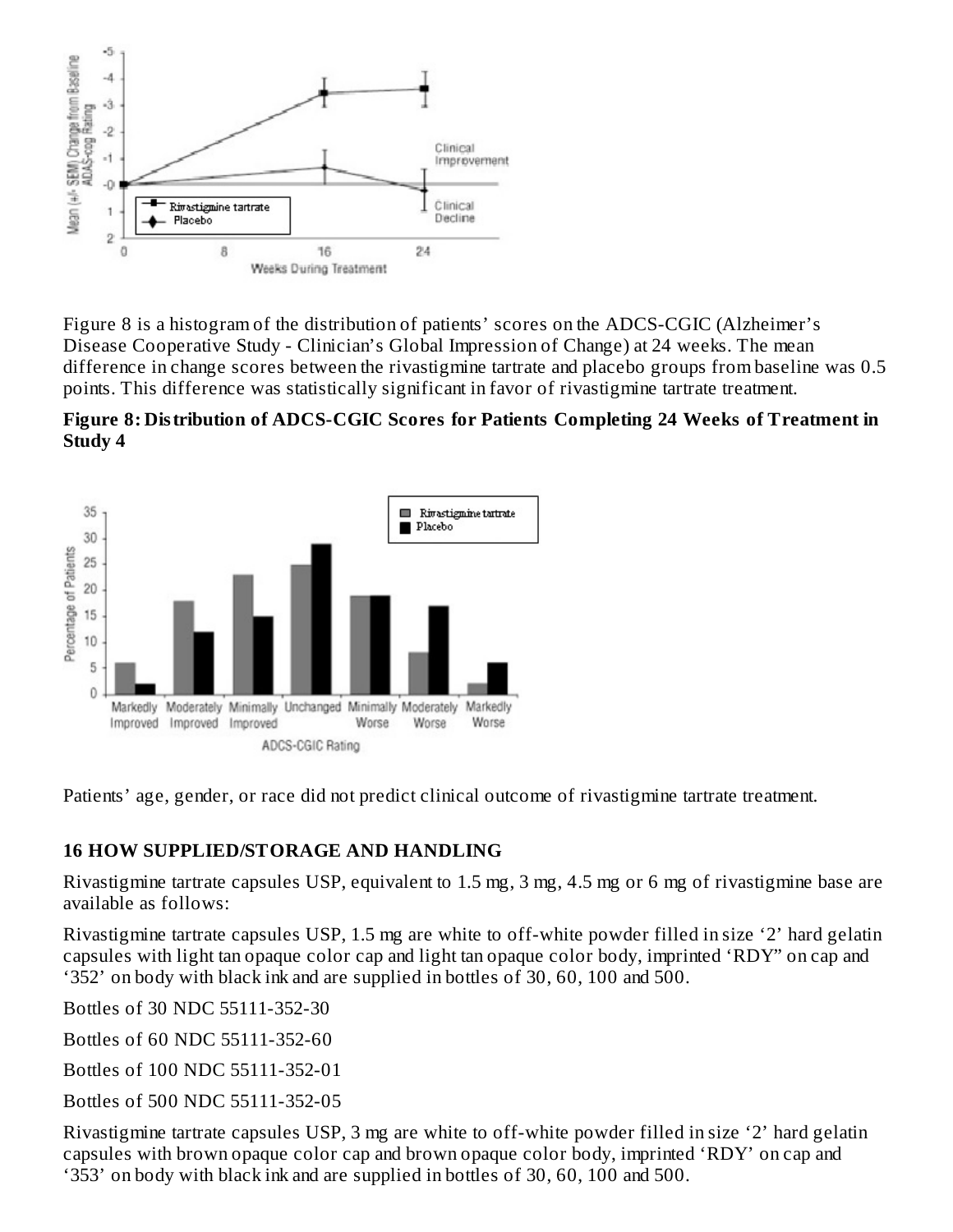Bottles of 30 NDC 55111-353-30

Bottles of 60 NDC 55111-353-60

Bottles of 100 NDC 55111-353-01

Bottles of 500 NDC 55111-353-05

Rivastigmine tartrate capsules USP, 4.5 mg are white to off-white powder filled in size '2' hard gelatin capsules with swedish orange opaque color cap and swedish orange opaque color body, imprinted 'RDY' on cap and '354' on body with black ink and are supplied in bottles of 30, 60, 100 and 500.

Bottles of 30 NDC 55111-354-30

Bottles of 60 NDC 55111-354-60

Bottles of 100 NDC 55111-354-01

Bottles of 500 NDC 55111-354-05

Rivastigmine tartrate capsules USP, 6 mg are white to off-white powder filled in size '2' hard gelatin capsules with swedish orange opaque color cap and brown opaque color body, imprinted 'RDY' on cap and '355' on body with black ink and are supplied in bottles of 30, 60, 100 and 500.

Bottles of 30 NDC 55111-355-30

Bottles of 60 NDC 55111-355-60

Bottles of 100 NDC 55111-355-01

Bottles of 500 NDC 55111-355-05

Store at 20°-25°C (68°-77°F) [see USP Controlled Room Temperature].

#### **17 PATIENT COUNSELING INFORMATION**

Advice the patient to read the FDA-approved patient labeling (instructions for Use)

#### Gastrointestinal Adverse Reactions

Caregivers should be advised of the high incidence of nausea and vomiting associated with the use of the drug along with the possibility of anorexia and weight loss. Caregivers should be encouraged to monitor for these adverse events and inform the physician if they occur. It is critical to inform caregivers that if therapy has been interrupted for more than several days, the next dose should not be administered until they have discussed this with the physician [see **Warnings and Precautions (5.1)**].

#### Skin Reactions

Caregivers and patients should be advised that allergic skin reactions have been reported in association with rivastigmine tartrate regardless of formulation (capsules, oral solution or transdermal patch). In case of skin reaction while taking rivastigmine tartrate, patients should consult with their physician immediately [see **Warnings and Precautions (5.2)**].

#### Concomitant Use of Drugs with Cholinergic Action

Caregivers and patients should be advised that cholinomimetics, including rivastigmine, may exacerbate or induce extrapyramidal symptoms. Worsening in patients with Parkinson's disease, including an increased incidence or intensity of tremor, has been observed [see **Warnings and Precautions (5.3)**].

#### **Pregnancy**

Advise patients to notify their healthcare provider if they are pregnant or plan to become pregnant.

Rx Only

Manufactured by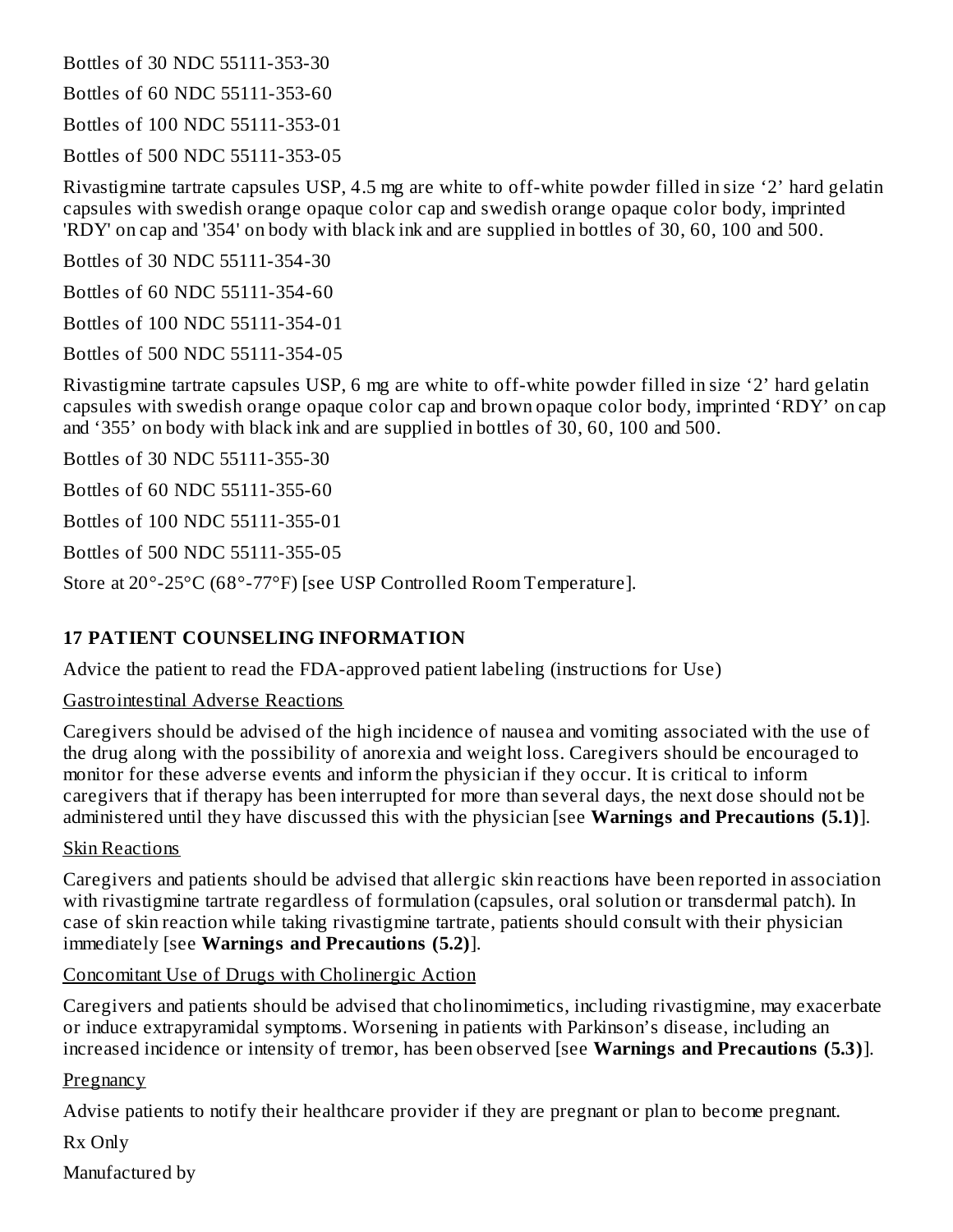#### **Dr. Reddy's Laboratories Limited**

Bachupally – 500 090 INDIA Revised: 0119

# **PACKAGE LABEL PRINCIPAL DISPLAY PANEL SECTION**

Unvarnished Area Consits of: 2D Barcode, Lot Number, Expiry Date and Serial Number.

Rivastigmine tartrate capsules USP, 1.5 mg - Container label



Rivastigmine tartrate capsules USP, 3 mg - Container label



Rivastigmine tartrate capsules USP, 4.5 mg - Container label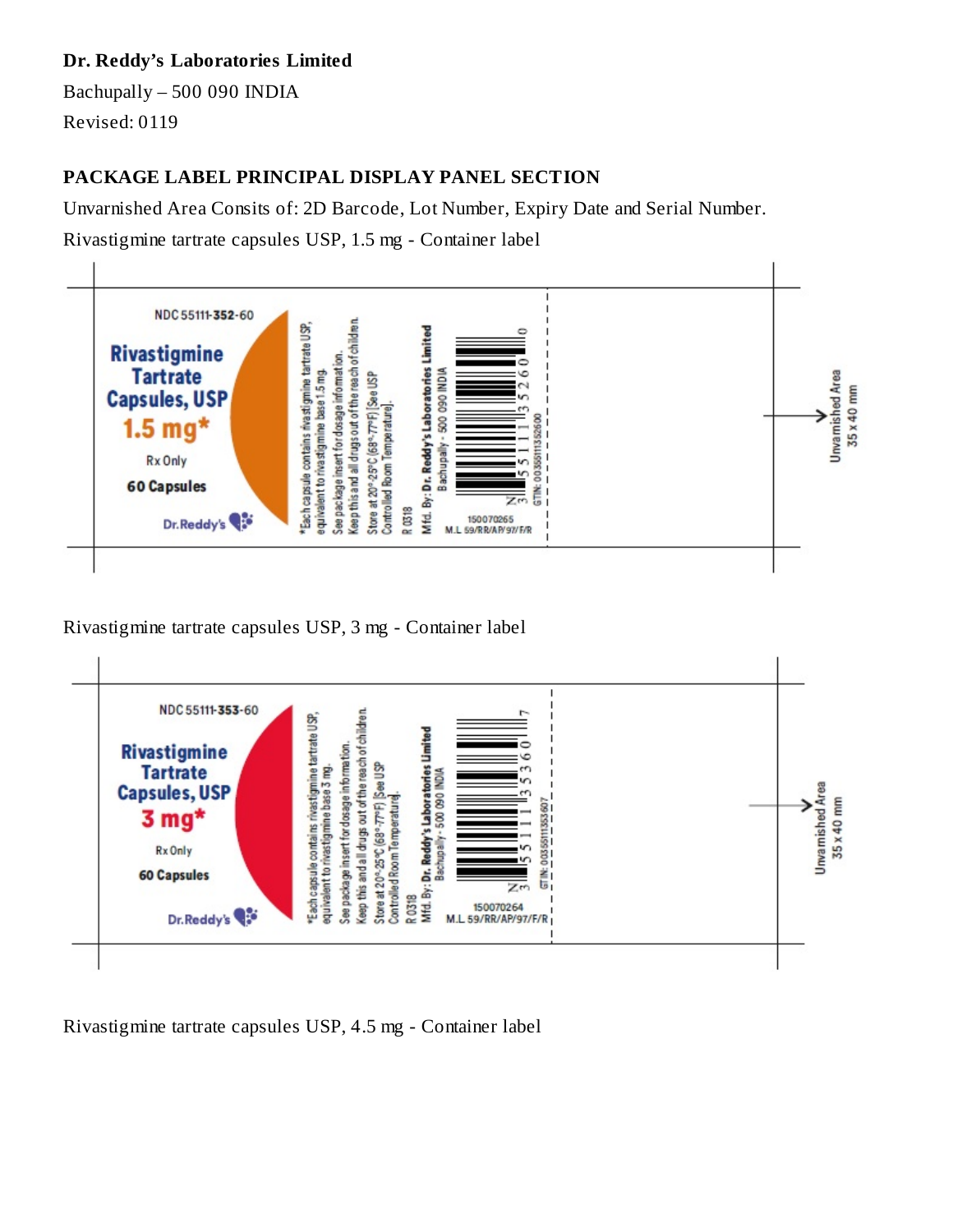

Rivastigmine tartrate capsules USP, 6 mg - Container label



| <b>RIVASTIGMINE TARTRATE</b>                                                 |                         |                    |                          |  |                  |
|------------------------------------------------------------------------------|-------------------------|--------------------|--------------------------|--|------------------|
|                                                                              |                         |                    |                          |  |                  |
| rivastigmine tartrate capsule                                                |                         |                    |                          |  |                  |
|                                                                              |                         |                    |                          |  |                  |
| <b>Product Information</b>                                                   |                         |                    |                          |  |                  |
| Product Type                                                                 | HUMAN PRESCRIPTION DRUG | Item Code (Source) |                          |  | NDC:55111-352    |
| <b>Route of Administration</b>                                               | ORAL                    |                    |                          |  |                  |
|                                                                              |                         |                    |                          |  |                  |
|                                                                              |                         |                    |                          |  |                  |
| <b>Active Ingredient/Active Moiety</b>                                       |                         |                    |                          |  |                  |
|                                                                              | <b>Ingredient Name</b>  |                    | <b>Basis of Strength</b> |  | Strength         |
| rivastigmine tartrate (UNII: 9 IY2357JPE) (rivastigmine - UNII: PKI06 M3IW0) |                         |                    | rivastigmine             |  | $1.5 \text{ mg}$ |
|                                                                              |                         |                    |                          |  |                  |
|                                                                              |                         |                    |                          |  |                  |
| <b>Inactive Ingredients</b>                                                  |                         |                    |                          |  |                  |
|                                                                              | <b>Ingredient Name</b>  |                    |                          |  | <b>Strength</b>  |
| Silicon Dioxide (UNII: ETJ7Z6XBU4)                                           |                         |                    |                          |  |                  |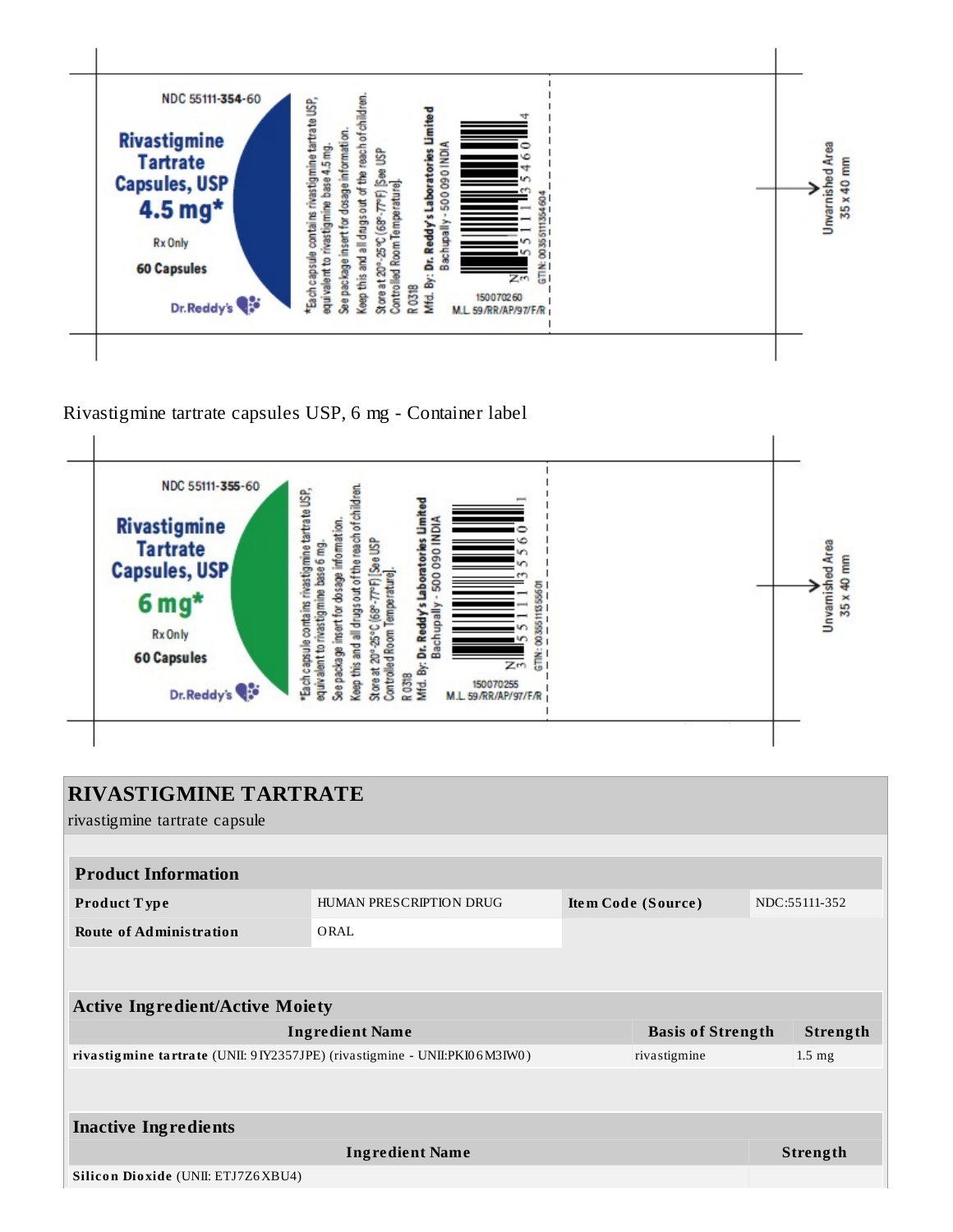| Hypromellose 2910 (5 Mpa.S) (UNII: R75537T0T4)  |  |
|-------------------------------------------------|--|
| magnesium stearate (UNII: 70097M6I30)           |  |
| CELLULOSE, MICRO CRYSTALLINE (UNII: OP1R32D61U) |  |
| $gelatin$ (UNII: $2G86QN327L$ )                 |  |
| titanium dioxide (UNII: 15FIX9V2JP)             |  |
| ferrosoferric oxide (UNII: XM0 M87F357)         |  |
| ferric oxide red (UNII: 1K09F3G675)             |  |
| ferric oxide yellow (UNII: EX438O2MRT)          |  |
|                                                 |  |
|                                                 |  |
| <b>Product Characteristics</b>                  |  |

| Color           | WHITE (light tan opaque color cap and light tan opaque color body) | Score               | no score |
|-----------------|--------------------------------------------------------------------|---------------------|----------|
| <b>Shape</b>    | CAPSULE                                                            | <b>Size</b>         | 17mm     |
| Flavor          |                                                                    | <b>Imprint Code</b> | RDY:352  |
| <b>Contains</b> |                                                                    |                     |          |

#### **Packaging**

| # | <b>Item Code</b>   | <b>Package Description</b>                                            | Marketing Start Date Marketing End Date |  |
|---|--------------------|-----------------------------------------------------------------------|-----------------------------------------|--|
|   | 1 NDC:55111-352-30 | 30 in 1 BOTTLE; Type 0: Not a Combination Product                     | 09/01/2011                              |  |
|   | 2 NDC:55111-352-60 | 60 in 1 BOTTLE; Type 0: Not a Combination Product                     | 09/01/2011                              |  |
|   | 3 NDC:55111-352-01 | 100 in 1 BOTTLE; Type 0: Not a Combination Product                    | 09/01/2011                              |  |
|   |                    | 4 NDC:55111-352-05 500 in 1 BOTTLE; Type 0: Not a Combination Product | 09/01/2011                              |  |

# **Marketing Information**

| <b>Marketing Category</b> | Application Number or Monograph Citation | <b>Marketing Start Date</b> | <b>Marketing End Date</b> |
|---------------------------|------------------------------------------|-----------------------------|---------------------------|
| <b>ANDA</b>               | ANDA077130                               | 09/01/2011                  |                           |
|                           |                                          |                             |                           |

# **RIVASTIGMINE TARTRATE**

rivastigmine tartrate capsule

| <b>Product Information</b>                                                   |                         |  |                    |  |                 |  |  |
|------------------------------------------------------------------------------|-------------------------|--|--------------------|--|-----------------|--|--|
| <b>Product Type</b>                                                          | HUMAN PRESCRIPTION DRUG |  | Item Code (Source) |  | NDC:55111-353   |  |  |
| <b>Route of Administration</b>                                               | ORAL                    |  |                    |  |                 |  |  |
|                                                                              |                         |  |                    |  |                 |  |  |
|                                                                              |                         |  |                    |  |                 |  |  |
| <b>Active Ingredient/Active Moiety</b>                                       |                         |  |                    |  |                 |  |  |
| <b>Ingredient Name</b><br><b>Basis of Strength</b>                           |                         |  |                    |  | Strength        |  |  |
| rivastigmine tartrate (UNII: 9 IY2357JPE) (rivastigmine - UNII: PKI06 M3IW0) |                         |  | rivastigmine       |  | 3 <sub>mg</sub> |  |  |
|                                                                              |                         |  |                    |  |                 |  |  |
|                                                                              |                         |  |                    |  |                 |  |  |
| <b>Inactive Ingredients</b>                                                  |                         |  |                    |  |                 |  |  |
| <b>Ingredient Name</b>                                                       |                         |  |                    |  | <b>Strength</b> |  |  |
| Silicon Dioxide (UNII: ETJ7Z6XBU4)                                           |                         |  |                    |  |                 |  |  |
| HYPROMELLOSE 2910 (5 MPA.S) (UNII: R75537T0T4)                               |                         |  |                    |  |                 |  |  |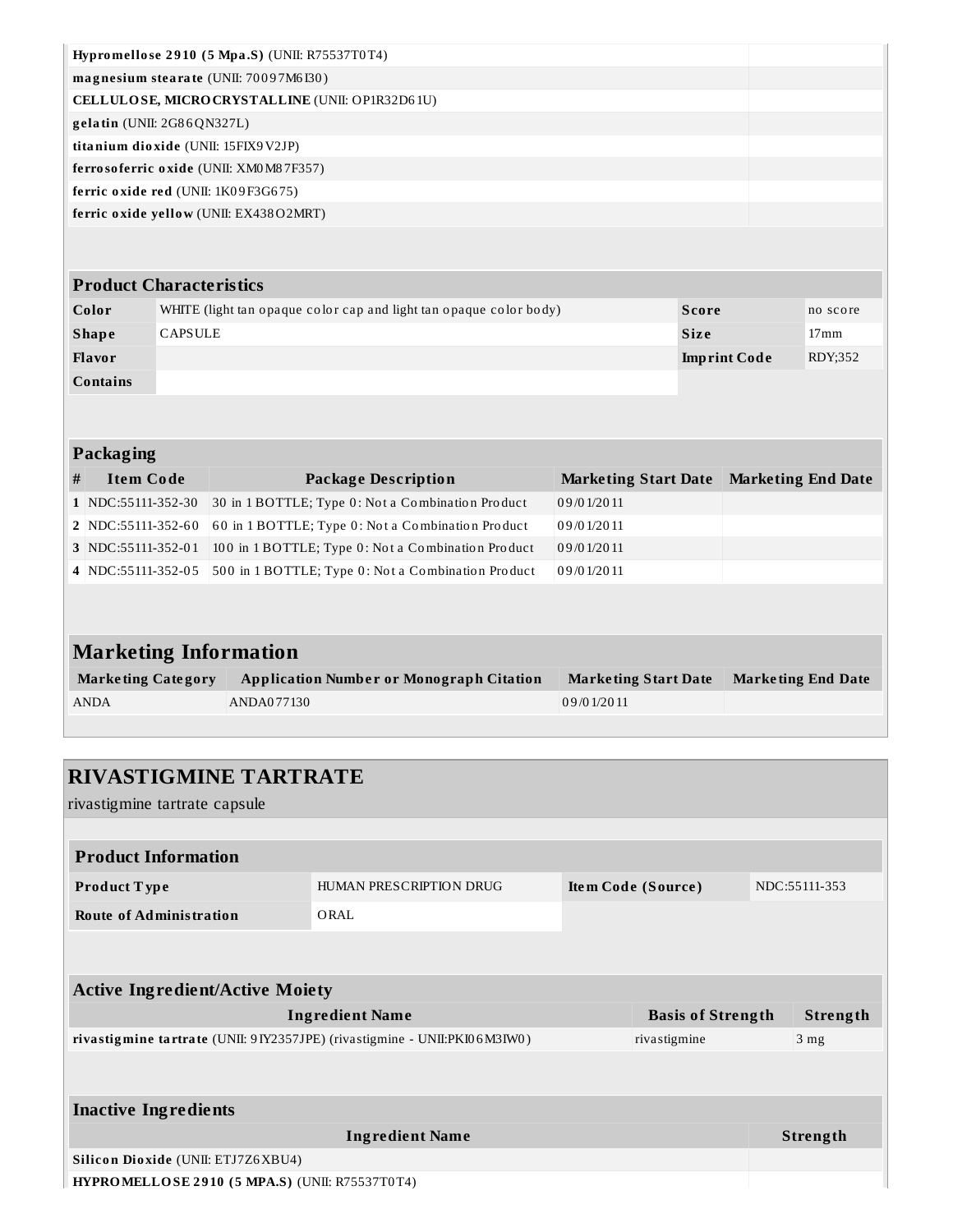| $\sim$                                          |  |
|-------------------------------------------------|--|
| magnesium stearate (UNII: 70097M6I30)           |  |
| CELLULOSE, MICRO CRYSTALLINE (UNII: OP1R32D61U) |  |
| $gelatin$ (UNII: $2G86QN327L$ )                 |  |
| titanium dioxide (UNII: 15FIX9V2JP)             |  |
| ferrosoferric oxide (UNII: XM0 M87F357)         |  |
| ferric oxide red (UNII: 1K09F3G675)             |  |
| ferric oxide yellow (UNII: EX438O2MRT)          |  |
|                                                 |  |

#### **Product Characteristics**

| Color    | WHITE (light tan opaque color cap and light tan opaque color body) | Score               | no score         |
|----------|--------------------------------------------------------------------|---------------------|------------------|
| Shape    | <b>CAPSULE</b>                                                     | <b>Size</b>         | 17 <sub>mm</sub> |
| Flavor   |                                                                    | <b>Imprint Code</b> | RDY;353          |
| Contains |                                                                    |                     |                  |

#### **Packaging**

| # | Item Code          | <b>Package Description</b>                                            | <b>Marketing Start Date</b> | <b>Marketing End Date</b> |
|---|--------------------|-----------------------------------------------------------------------|-----------------------------|---------------------------|
|   | 1 NDC:55111-353-30 | 30 in 1 BOTTLE; Type 0: Not a Combination Product                     | 09/01/2011                  |                           |
|   |                    | 2 NDC:55111-353-60 60 in 1 BOTTLE; Type 0: Not a Combination Product  | 09/01/2011                  |                           |
|   |                    | 3 NDC:55111-353-01 100 in 1 BOTTLE; Type 0: Not a Combination Product | 09/01/2011                  |                           |
|   |                    | 4 NDC:55111-353-05 500 in 1 BOTTLE; Type 0: Not a Combination Product | 09/01/2011                  |                           |

# **Marketing Information**

| <b>Marketing Category</b> | <b>Application Number or Monograph Citation</b> | <b>Marketing Start Date</b> | Marketing End Date |
|---------------------------|-------------------------------------------------|-----------------------------|--------------------|
| <b>ANDA</b>               | ANDA077130                                      | 09/01/2011                  |                    |

# **RIVASTIGMINE TARTRATE**

rivastigmine tartrate capsule

| <b>Product Information</b>             |                         |                          |               |  |  |  |
|----------------------------------------|-------------------------|--------------------------|---------------|--|--|--|
| <b>Product Type</b>                    | HUMAN PRESCRIPTION DRUG | Item Code (Source)       | NDC:55111-354 |  |  |  |
| <b>Route of Administration</b>         | ORAL                    |                          |               |  |  |  |
|                                        |                         |                          |               |  |  |  |
| <b>Active Ingredient/Active Moiety</b> |                         |                          |               |  |  |  |
|                                        | <b>Ingredient Name</b>  | <b>Basis of Strength</b> | Strength      |  |  |  |

| 'Ingredient Name                                                             | Basis of Strength | strengtn         |
|------------------------------------------------------------------------------|-------------------|------------------|
| rivastigmine tartrate (UNII: 9 IY2357JPE) (rivastigmine - UNII: PKI06 M3IW0) | rivastigmine      | $4.5 \text{ mg}$ |

# **Inactive Ingredients Ingredient Name Strength Silico n Dio xide** (UNII: ETJ7Z6XBU4) **HYPROMELLOSE 2 9 10 ( 5 MPA.S)** (UNII: R75537T0T4)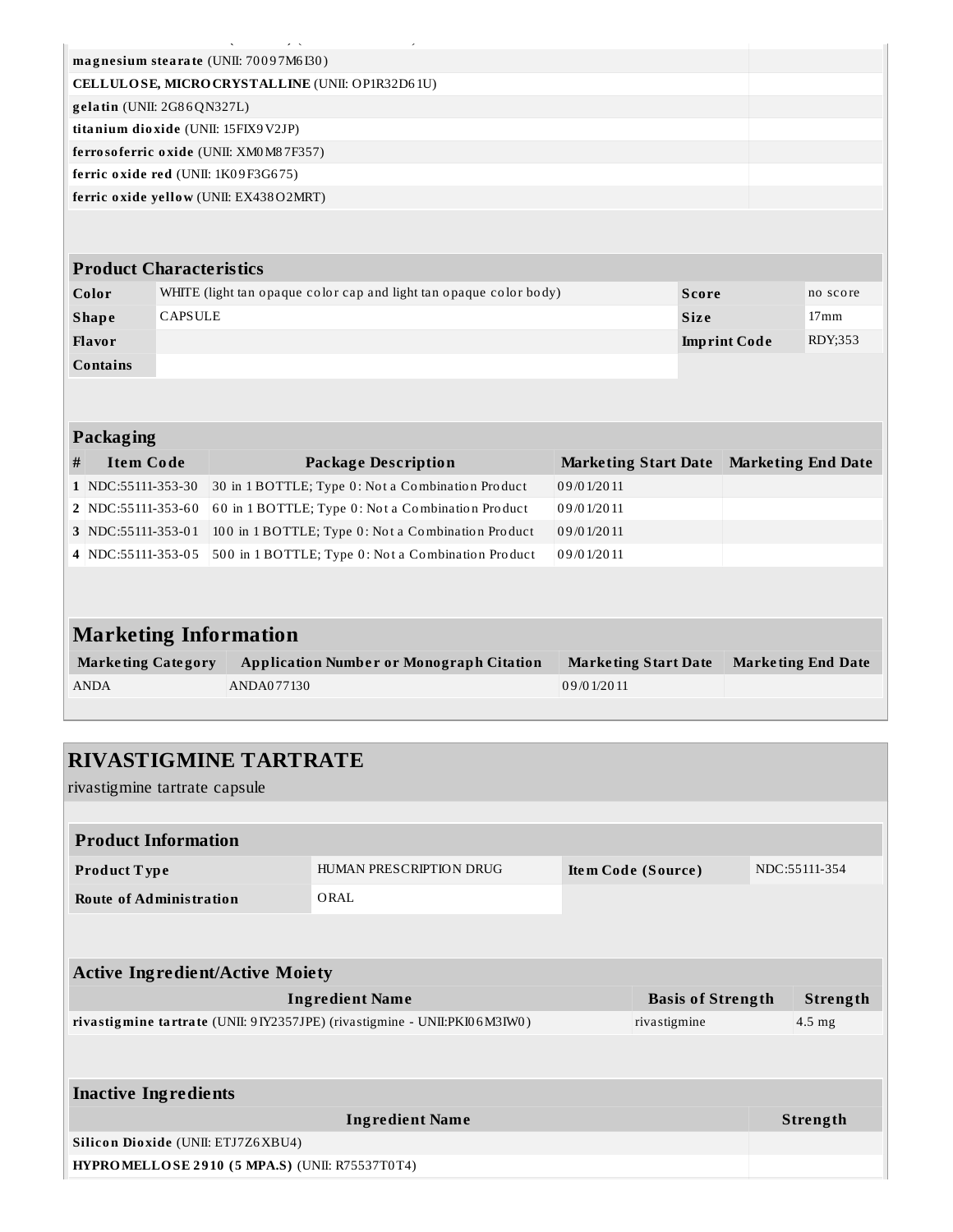| magnesium stearate (UNII: 70097M6I30)           |  |
|-------------------------------------------------|--|
| CELLULOSE, MICRO CRYSTALLINE (UNII: OP1R32D61U) |  |
| $gelatin$ (UNII: $2G86QN327L$ )                 |  |
| titanium dioxide (UNII: 15FIX9V2JP)             |  |
| ferrosoferric oxide (UNII: XM0M87F357)          |  |
| ferric oxide red (UNII: 1K09F3G675)             |  |
| ferric oxide yellow (UNII: EX438O2MRT)          |  |
|                                                 |  |
|                                                 |  |

| <b>Product Characteristics</b> |                                                                    |                     |                  |  |  |
|--------------------------------|--------------------------------------------------------------------|---------------------|------------------|--|--|
| Color                          | WHITE (light tan opaque color cap and light tan opaque color body) | Score               | no score         |  |  |
| <b>Shape</b>                   | <b>CAPSULE</b>                                                     | <b>Size</b>         | 17 <sub>mm</sub> |  |  |
| Flavor                         |                                                                    | <b>Imprint Code</b> | RDY:354          |  |  |
| <b>Contains</b>                |                                                                    |                     |                  |  |  |

#### **Packaging**

| # | Item Code          | <b>Package Description</b>                                            | Marketing Start Date Marketing End Date |  |
|---|--------------------|-----------------------------------------------------------------------|-----------------------------------------|--|
|   | 1 NDC:55111-354-30 | 30 in 1 BOTTLE; Type 0: Not a Combination Product                     | 09/01/2011                              |  |
|   | 2 NDC:55111-354-60 | 60 in 1 BOTTLE; Type 0: Not a Combination Product                     | 09/01/2011                              |  |
|   | 3 NDC:55111-354-01 | 100 in 1 BOTTLE; Type 0: Not a Combination Product                    | 09/01/2011                              |  |
|   |                    | 4 NDC:55111-354-05 500 in 1 BOTTLE; Type 0: Not a Combination Product | 09/01/2011                              |  |

| <b>Marketing Information</b> |                                                 |                      |                           |  |  |
|------------------------------|-------------------------------------------------|----------------------|---------------------------|--|--|
| <b>Marketing Category</b>    | <b>Application Number or Monograph Citation</b> | Marketing Start Date | <b>Marketing End Date</b> |  |  |
| <b>ANDA</b>                  | ANDA077130                                      | 09/01/2011           |                           |  |  |

| <b>RIVASTIGMINE TARTRATE</b><br>rivastigmine tartrate capsule               |                                                |  |                          |  |                 |  |
|-----------------------------------------------------------------------------|------------------------------------------------|--|--------------------------|--|-----------------|--|
|                                                                             |                                                |  |                          |  |                 |  |
| <b>Product Information</b>                                                  |                                                |  |                          |  |                 |  |
| Product Type                                                                | HUMAN PRESCRIPTION DRUG                        |  | Item Code (Source)       |  | NDC:55111-355   |  |
| <b>Route of Administration</b>                                              | ORAL                                           |  |                          |  |                 |  |
|                                                                             |                                                |  |                          |  |                 |  |
| <b>Active Ingredient/Active Moiety</b>                                      |                                                |  |                          |  |                 |  |
|                                                                             | <b>Ingredient Name</b>                         |  | <b>Basis of Strength</b> |  | Strength        |  |
| rivastigmine tartrate (UNII: 9 IY2357JPE) (rivastigmine - UNII:PKI06 M3IW0) |                                                |  | rivastigmine             |  | 6 <sub>mg</sub> |  |
|                                                                             |                                                |  |                          |  |                 |  |
| <b>Inactive Ingredients</b>                                                 |                                                |  |                          |  |                 |  |
|                                                                             | <b>Ingredient Name</b>                         |  |                          |  | Strength        |  |
| Silicon Dioxide (UNII: ETJ7Z6XBU4)                                          |                                                |  |                          |  |                 |  |
|                                                                             | HYPROMELLOSE 2910 (5 MPA.S) (UNII: R75537T0T4) |  |                          |  |                 |  |
| magnesium stearate (UNII: 70097M6I30)                                       |                                                |  |                          |  |                 |  |